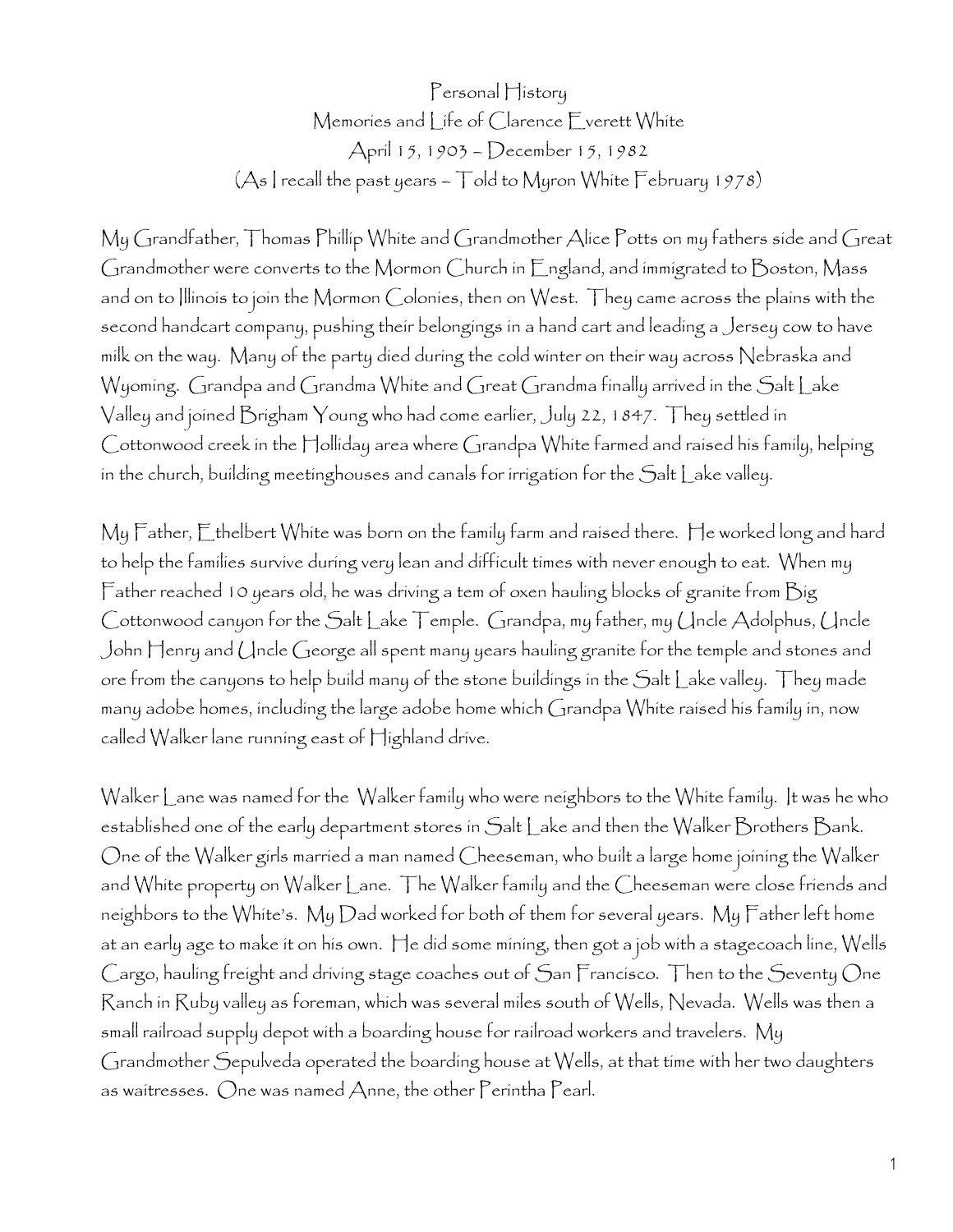My  $\Gamma$ ather hauled supplies to the Seventy-One ranch from the Wells station and stuck up a few flirtations with the girls. He talked Perintha into marriage. She was 15 and he was 35. They moved to Salt Lake and he went to work for the Cheeseman's and built a 3 room home on the Cheeseman farm where I was born on Arbor Day; Sunday April 15, 1903 weighing in at 10 lbs.

Shortly thereafter, Grandfather White (Thomas Phillip) decided to divide up the property they had acquired and been assigned by Brigham Young. The boys had all grown up and left, except Uncle George who stayed with Grandpa and Grandma and enlarged the original adobe home and raised his family there.

Grandpa gave each of the other boys 10 acres off the north corner. Uncle Dolph 10 acres on the East side and Ethelbert 10 acres on the South side across the road which was called Walker Lane. This piece joined the Walker and Cheeseman property to the East. (Jncle John, (Jncle Dolph,  $\,$ Ethelbert (my Father) all built homes on their pieces. My Dad built a wood frame home, painted it yellow and a high barn for the horse's, cows and farm equipment and painted it red, it is still standing to this date. Dad moved into the new house in 1904, he planted some fruit trees on the place the day I was born, as it was Arbor Day.

Uncle Dolph sold his ten acres and home. He moved to Woodland and built a nice home there on a few acres where most of his family was born. My Dad had a ranch and cabin farther up the Provo river called Pine Valley, which latter became part of the Stewarts ranch and later the Hewlett's ranch.

Many of the men of those early days were filled with the spirit of adventure and challenge with new frontiers to conquer. In August 1905 some of the Indian land in the Uintah forest was opened for homesteading. There was a big rush for this new opportunity for a free 160 acre homestead. To qualify you had to do so much improvement each year and build on it each year. My Dad and Uncle Dolph could hardly wait for this new opportunity. In late July 1905 my Dad hooked a team of horses up to his Studebaker wagon, filled it with hay and a few pots and pans, quilts, an axe, shovel, saw, grubbing hoe and hammer. He took me ( I was just past 2 years old) and picked up Uncle Dolph in Woodland and went to Vernal. It took several days and there were very few established roads at that time.

On August 5, 1905 my Father and Uncle Dolph attended the meeting at the small courthouse in Vernal, UT where the drawing for numbers for allotments for homesteads took place. The drawing by number was on a lottery basis. My Dad drew #13. Survey maps were furnished at the drawing so homesteaders could find section corners and locate their allotments. Dad and Uncle Dolph headed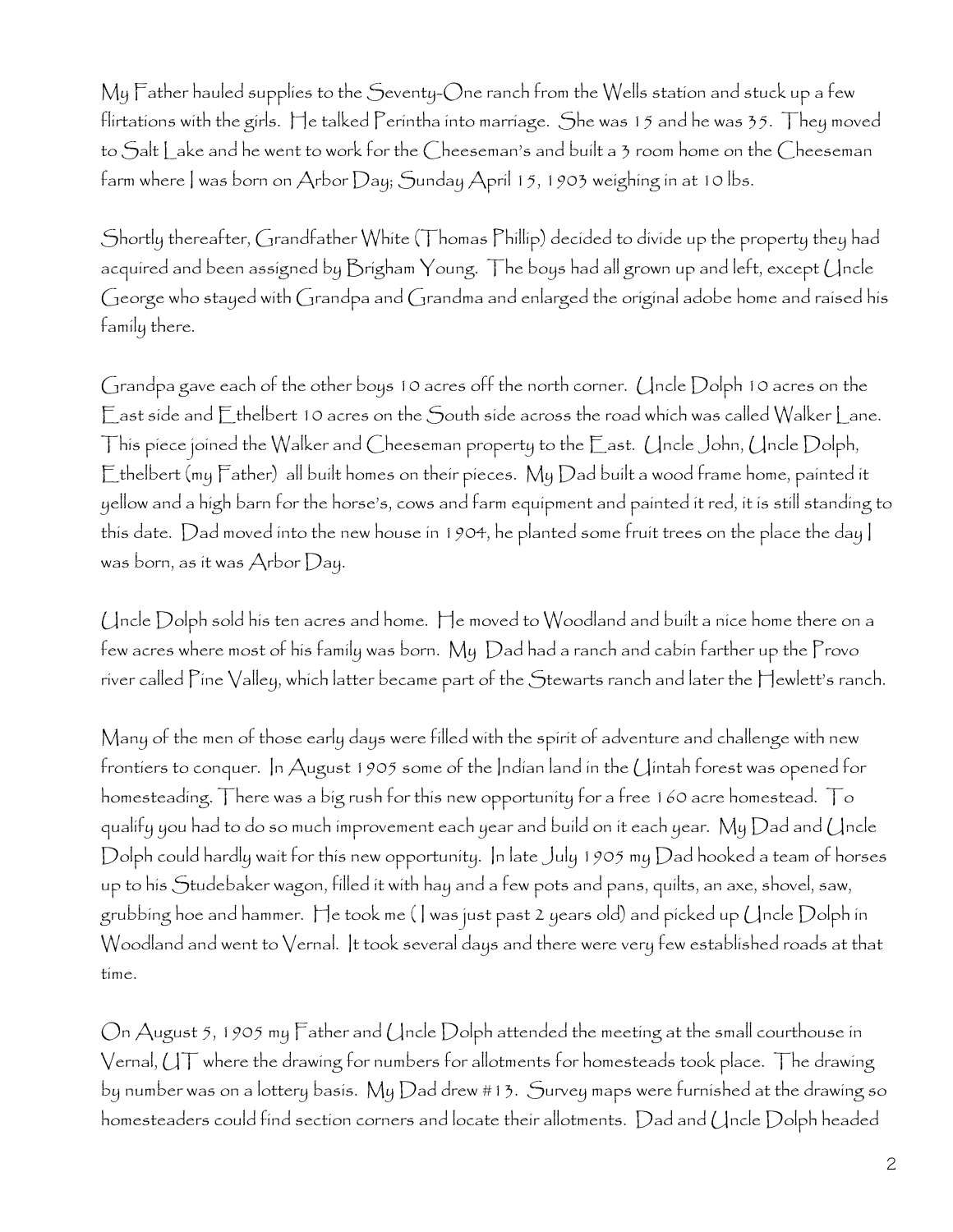back across the basin and up the Duchesne river and located their new homesteads, which were some two miles apart. Neither allotment having any spring or source of natural water, only the river in the center of the Valley. Ditches and canals would have to be built before any irrigation and the land cleared of sage brush and grease wood and fences made with a home to live in as part of the Homestead Act. Dad and Uncle Dolph each pitched a tent on their allotments, hauled water from the river in a barrel for cooking and drinking. Then led the teams to the river and hobbled them to graze along the river banks. They spent the next few months digging post holes with pick and shovel, cutting cedar post in adjacent hills, setting the posts on the boundaries of their new farms. The barbed wire was to be nailed on the cedar posts the next summer after they returned with wire, nails and supplies in the spring.

They stayed on their allotments clearing brush from the land, setting posts  $\mathbb{E}\mathsf{CT}$  . Until late in the fall of 1905, until winter started to set in November. Then they hitched up teams and headed back over Wolf Creek pass, left Uncle Dolph at Woodland. Dad and I continued on to Cottonwood where we spent the winter of 1905. In late March of 1906 Dad loaded the wagon again with tools and supplies with a good team of horses. Met Uncle Dolph with his team and wagon loaded with supplies at the Provo river, north of Heber, now known as Jordanell. Crossed the Provo and on up Daniels Canyon and into Strawberry Valley. They encountered many high snow drifts and did much digging and shoveling of snow, often doubling up their teams on one wagon to break thru the drifts, then returning to get the other wagon. They crossed thru Strawberry, down Deep Creek and on across Currant creek. It took another day to cross the flats and down the Golden Stairs which was very difficult with loaded wagons, as there were many drifts. We were the only people in the valley at that time. There were many Indians who camped in the valley during the summer to hunt and fish, dry their jerky for winter, but they all broke camp and moved to White Rocks and Ouray, where there was much less snow in the winter months. I was with Dad on this trip and on my  $3^{rd}$  birthday April 15, 1906 in the tent which was our new home.

Dad and Uncle Dolph cut logs on Tabby Mountain, to build log cabins on their new homesteads. They helped each other build a one room cabin with one small window on the east end of each and one window on the south side, with a door on the south side also. The door was made from 1 x 2 pine boards, the floor 1 x 12, and the roofs were 1 x 12 put on a double to cover the cracks and very little slope, covered with about a foot of dirt. The cracks between the logs were plastered with wet mud to keep out the wind and cold. They hauled the boards that were used for the floor and the roof from a small steam powered saw-mill in a canyon called Mill-Hallow, several miles above Woodland on the Wolf Creek Pass road. This mill supplied lumber for the buildings in Woodland and Kamas areas and was run by a man by the name of John Jones, later called "Sawmill Jones". As the timber ran out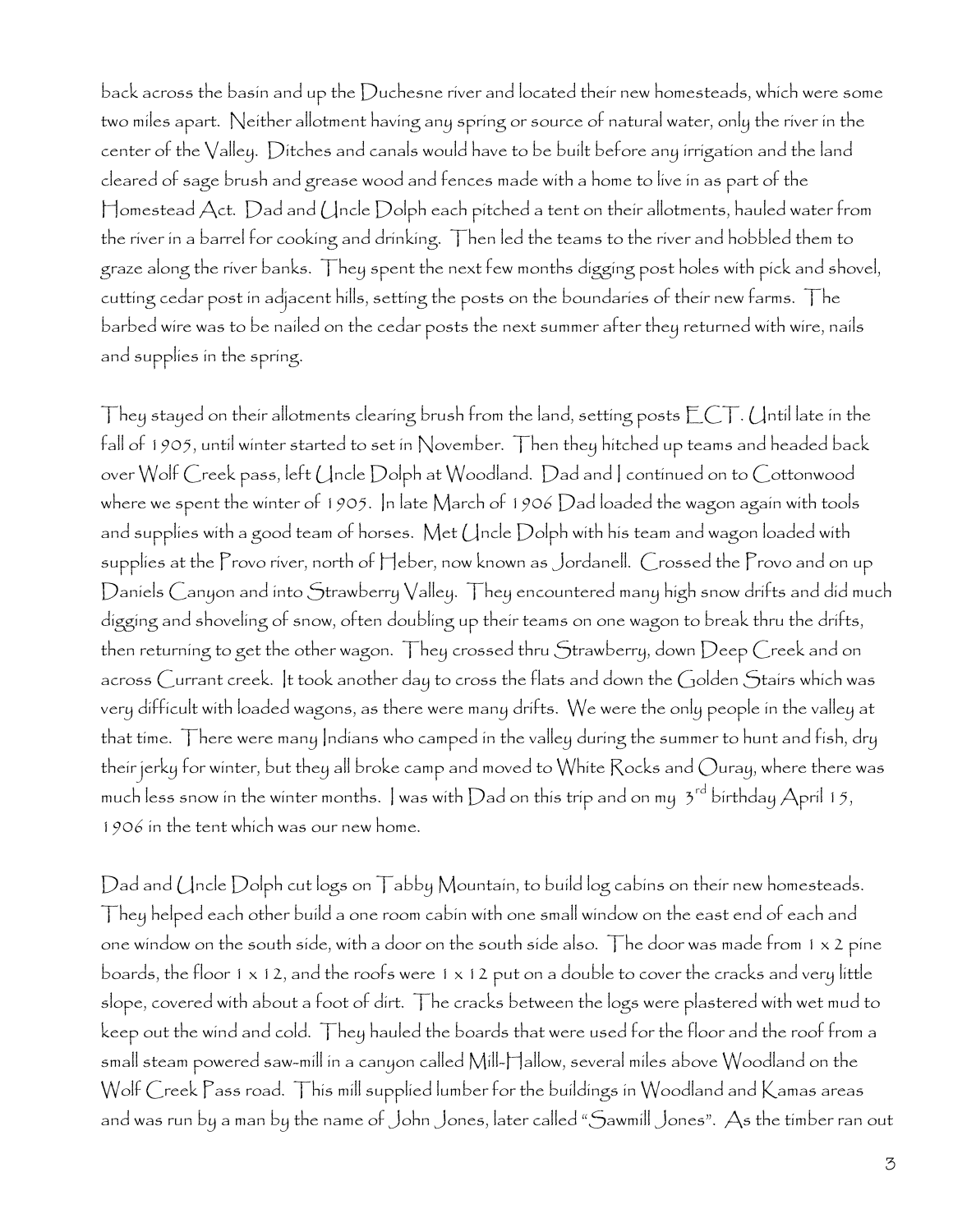in a few years, he moved from there to Wolf Creek, Soapstone and Rhoades canyons and several other areas supplying lumber for much of the building in the now fast growing Tabby, Hanna and Stockmore valleys.

The summer of 1906 brought many homesteaders to the Valley, all doing the required improvements and preparing to move their families in the next spring in 1907. I was the first and only white child to live in the valley after the opening of homesteading from August, September and November of 1905 and in March 1906. Dad finished the cabin the summer of 1906and built a bowery, Indian style over and around the tent for shade.

They got a surveyor to plot some ditches for irrigation of their new land from the Duchesne river. The first ditch was a small one starting where the upper end of the Robert Maxwell place is and took a six % grade across the upper North East corner of the later town of Tabby. Then on East to the Bert White hill, then within a few feet below the cabin that Dad built and on around the hills to Dolph Whites place and ending at the natural wash on the East side of Dolph White's place, thus covering most of the land that was suitable for farming. The three homesteads that it covered, the Bert White homestead, next the adjoining William Russell homestead (later know as the Abe Gines place) and the Dolph White place then to the end of the ditch. This ditch was made with a team and horses pulling hand held plows to loosen the dirt and single horses pulling two hand slips to move the dirt thus forming ditch and bank. The first ditch was started in the fall of 1906 and completed and used in the fall of 1907 to water the three farms.

Dad and I, now 4 years old, loaded the wagon with hand plow, harrow and other farm implements and left the Cottonwood home in late April for the new homestead, broke some ground and planted some alfalfa mixed with oats for the first year crop of hay, also planted wheat and potatoes and a garden in May 1907 and finished the ditch. We returned to Cottonwood the first of June 1907. Dad sold the 10 acres with home, barn and orchard in Cottonwood for \$2,500.00 cash. Loaded the family belongings, traded one of the Jersey cows we had to his brother George for a model 94 long barreled 30-30 Winchester rifle and a 100 rounds of ammo, loaded by Mother and sister Eva Norine, who was born 8/12/1904 in the home at Cottonwood and the twin sisters Ruth Mabel and Ruby May into the wagon. The only help Mother had during the birth of the 3 girls was my half sister  $\mathop{\boxdot}$  thel, who was the same age as Mother, a daughter of  $\mathop{\rm Dad}\nolimits$ s first marriage.  $\mathop{\rm Also}\nolimits$  had a daughter named Margarite and their mother was called Aunt Mertle. We all stayed good friends through out life.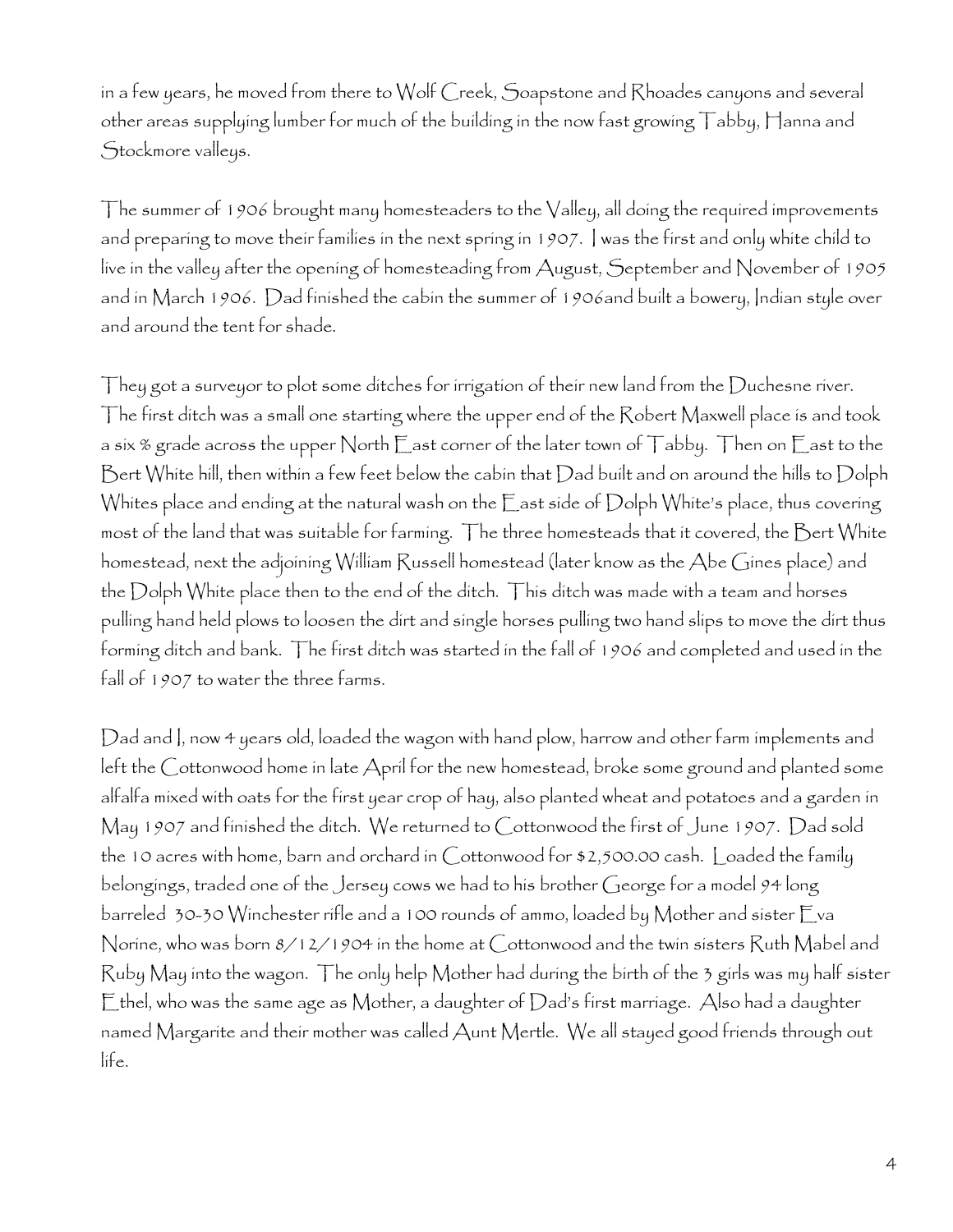Dad loaded some hay in back and bottom of the wagon, tied the good jersey cow to the back of the wagon and headed for the homestead, taking 4 long days for the trip. We arrived ok and moved into the log cabin and had water in the ditch in front and close to the cabin. There was lots of good pinion pine close by for heat and cooking in the cook stove. Dad brought enough flour, germade and potatoes to last until fall and the harvest of the first crops. Dad soon had crops and the garden watered and growing well, a shelter for the horses and jersey cow, which gave us plenty of milk and cream for butter and clabber milk for cottage cheese and feed for a couple of young pigs to fatten for fall and winter eating.

Mother brought her start of yeast from Cottonwood and always made plenty of good home made bread. Late summer of 1907 Dad made a trip back to Cottonwood leaving mother and the 4 little kids alone with Indians and what few white settlers there were scattered in the valley. She being the only white woman. He was back in a week with a new mowing machine, rake and other tools. We harvested a good stack of hay and grain. He made another trip in the middle of September and brought back a load of peaches, pears, plumbs, tomatoes, apples and flour for a year.

We built a cellar in the nearby hillside to hold potatoes, carrots and vegetables from winter freezing and a chicken coop for chickens and eggs. We were now close to the point of self-sufficiency with plenty of pinion logs for heat and cooking. A cellar full of canned fruit and vegetables and plenty of hay and grain for the cow, horses, chickens and pigs. A couple of 50 gallon pickle barrels to haul water in from the river during the winter time for drinking and cooking. We also had some kerosene for lights. During the winter of 1907 several of the homesteaders built cabins and stayed in the valley, cutting posts, building fences, clearing brush etc. Including Uncle Dolph and his oldest son Frank, who batched and built a log cabin on his homestead, fenced and built a ditch for irrigation.

My Dad and Mother, I and sister Norine (now 3 years old) and the twins Ruth and Ruby to be one year old Dec 6 1907 lived in a new one room log cabin and were quite comfortable for a small pioneer family just starting out. That was until Ruby caught a bad cold on her first birthday and developed Pneumonia which was quite fatal in those days. Mother and Dad were unable to save her.

She, my little sister Ruby died Dec 10 1907 in the cabin. With no place out there to bury her, Mother and Dad decided to take her body back to Cottonwood for burial. Dad quickly made a small wooden box, put it in the wagon, got  $\bigcup$ ncle  $D$ olph to go with him.  $\bigcap$ e took hay and grain for the horses and hooked two span of horses (4) to the wagon and headed over Wolf Creek pass to Salt Lake. The snow was deep on the mountain, it took three days to reach Uncle Dolph's place in Woodland where Uncle Dolph stayed with his team of horses until Dad got back. Dad spent the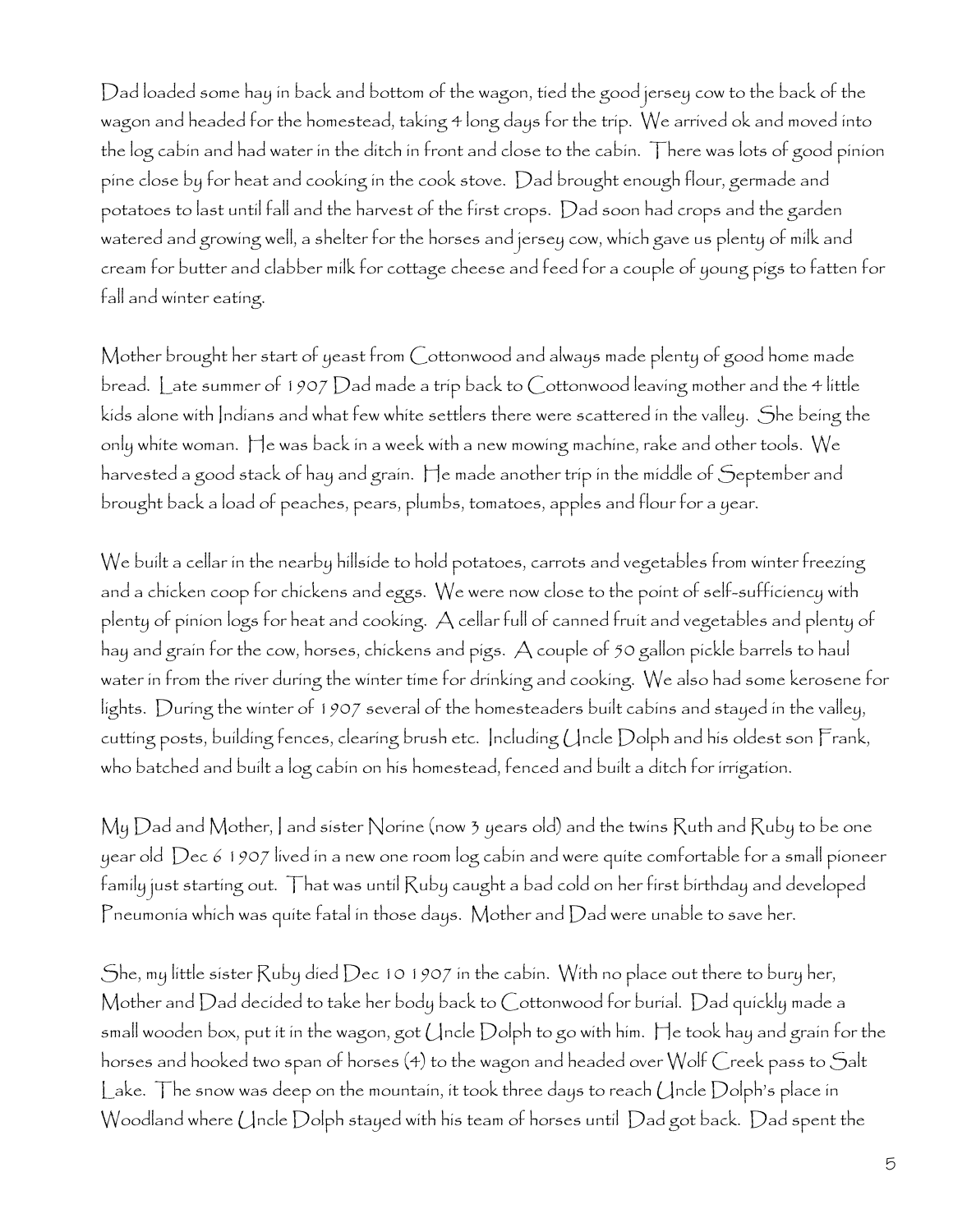next 2 days trying to get to Cottonwood and his Father and Mothers place. The next day Dad bought a plot in the Holliday Cemetery which was new and all sagebrush with cobble stones. He dug the small grave, buried the baby and dedicated the grave. Dad later paid for the perpetual care of the 12 grave plots and bought the adjoining plot to the West. Dad later buried in this plot his Mothers brother – George Potts, his Father, Mother and daughter Norine who died July 19 1936 in Cedar City, UT. Dad gave me the deed to these plots in 1937 when he moved to Rocklin, CA. I have since buried my dear wife and mother of my lovely children, Sarah. I also have a space for me beside Sarah on one side and her dear sister Alice on the other, and Ruth beside her twin sister Ruby. This leaves one space in the original twelve lots, the adjoining five spaces as my sister Alameda Rose buried in one space, and two spaces belong to my daughter Luella and her husband J. Leslie Courtland Jr. The other two spaces belong to my son Vernon and his wife Janett. This small cemetery has had perpetual care for many years and is a lovely well kept cemetery in a beautiful setting.

After burying Ruby and loading a few supplies with new hay and grain for the horses, Dad headed back to Woodland, stayed overnight at Uncle Dolph's place, hooked up the 4 horses on the wagon and made it back to the homestead in two day where mother and the kids were ok. Dad's terrible and grievous trip was over. Spring time came and several families moved into their new cabins. Land breaking, farming and ditches were built on both sides of the river. Among the first few to bring their families to their new homesteads in 1907 and 1908 were the Arthur Maxwell family from Peoa, who homesteaded on the West side of the river, next the Crandle Brothers, now the Elvin Lewis place. East side of the river known as Little Valley was the Samuel and Lorena Powell family, later the Wilford Jones family. Up the center of the valley were Ken and Robert Jensen's, now Ralph Gines place, next East was the Hyrum Jones family from Carbon county which is now the June Roberts place. Farther up was then known as Stockmore, several families settled there, the Rhoads and the Wilkins families. It is now known as Hanna, named after the Hanna family.

By 1909 there were many families up and down the valley with school age children and no school. To start school, Hiram Jones had a large family and a fairly large room in his log house which was used as the first one room school in the fall of 1909 with my sister  $\mathbb E$  thel as the teacher. Kids were coming from both directions by horseback, buggy and bob sled in the winter. For school there was considerable rivalry and heated discussion where a school and town site should be located. The people at the upper part of the valley wanted it up their way and the lower valley wanted it more central. While they were arguing my Dad and Uncle Dolph headed for the hills for some logs and got enough to build a combination school house and Church. It was built o the part of the Arthur Maxwell homestead that was on the east side of the river, later known as the Bob Maxwell farm. This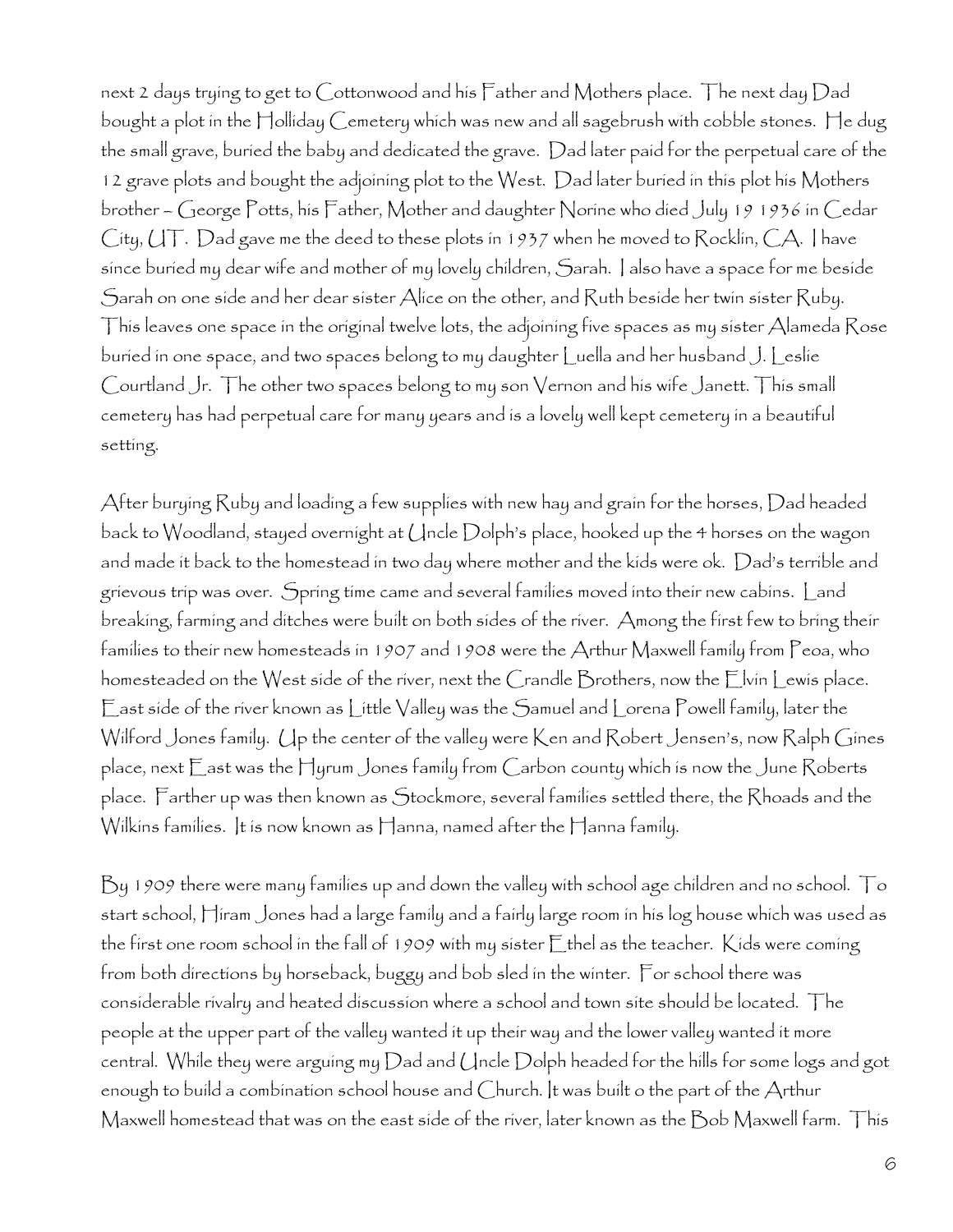first school house was finished in the fall of 1910. While it was being finished school was opened in a large tent close by with 2 x 12 pine planks as seats and benches and one teacher for all the kids. By the middle of October the log school and the church house were ready with a wood heater to keep warm. More families were moving to the valley, large and better buildings were needed. Considerable discussion was going on as to where to locate a town site for more development. My Dad and Uncle Dolph made a few trips to Vernal and negotiated a deal with the government officials who were in charge of homesteading of the Indian lands on the Ute Reservation. The homesteading act provided for condemnation of plots for the town site. The town was to be divided into one acre plots and sold to individual owners, this was done and the new town was named " $\top$ abby" after the Indian chief " $\top$ abby" who lived at the base of the mountain which also was named after the popular chief.  $\bigwedge$  few years later the town name was changed to Tabiona, to include "Ona" the Indian chiefs beautiful daughter. The town is one of the 4 incorporated towns in the Duchesne County. The town of Tabiona was first sold in nine four acre plots with streets taking the other four acres and later into one acre lots and still later into building lots.

The first need for the new town was a larger schoolhouse and church, a one acre lot was chosen in the center of town and soon large schoolhouse (log and frame building) was built on the West side of the one acre lot with large folding partitions to divide the building into four rooms for school, and by folding the partitions back and stacking the school desks church and social events and dances were held.

A government canal was built to water the Indian land  $\sqsubseteq$  ast of the river n the valley. Joining the homesteads in checkerboard fashion and leased to the white settlers three year leases to the highest bidder and till is. Ditches were made to furnish water to the town of Tabby from the government canal to water many gardens and does.

In 1907 my Dad was anxious to get a mail route started in the new valley. To do this he made a trip down the Duchesne river by horse back with no saddle, just a sheep-hide to ride on and a flour sack over his shoulders to carry mail in. Fording the Duchesne river 3 times each way to get to Duchesne where the only post-office was. The mail came by stage coach and freight wagon from Price down Indian Canyon, for there were no bridges crossing the Duchesne river at that time. Dad established he mail route to the new valley by carrying it free of charge for 6 months on his bareback horse making the trips to Duchesne and back once a week. A temporary Post-office was set up in a log cabin on the Wilson homestead, the last one on the old wagon road and around the corner from the canyon to the golden stairs and adjoining the old Ephraim lace. The Wilson brothers did some small farming and mostly raised honey bees and sold honey and had the first Post-office.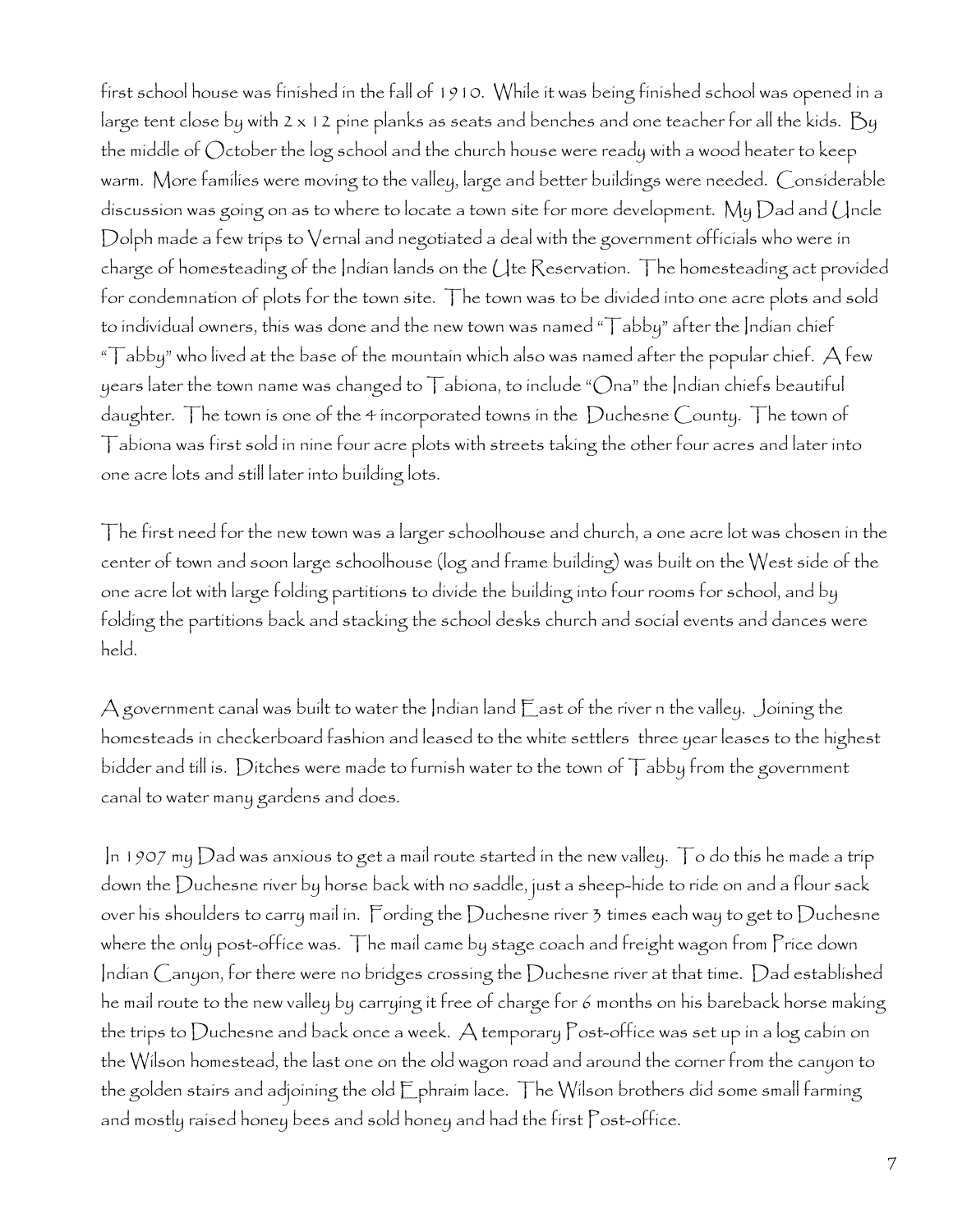The same year two new narrow single span steel bridges were made across the Duchesne river, one between the old Alma Wagstaff homestead and the Brown homestead. The other at Utahn, making it possible to travel between Duchesne and Stockmore at all times of the year without fording the river. The mail route was then established and the low bidder for the route was George Robbins (Arnold Robbins dad. He carried the mail by team and wagon (buggy) for several years. When the town of Tabby was established, a combination store and post office was made and operated by Bruce Maxell in the center of Tabby town. Bruce Maxwell was the first man to have an automobile in Tabby, had brought a Dodge pickup through Strawberry Valley and down the golden stairs which at that time was almost impossible, past the Wilson place and the John Barbarry place and forded the Duchesne river at the old Curshaw crossing on a riffle. This was the old crossing that most everyone used as it was wide and quite shallow on the riffles. This place is straight south of the Walter LeFever home. Bruce Maxwell operated the store and post office for several years then passed the post office to his brother Lawrence and his wife Jessie Nye Maxwell. Jessie was the post mistress for many years, then Thelma Nye. Wilson's wife was a sister to Jessie, so the postoffice in Tabby has been with the Maxwell and Nye family for over seventy years. A wooden bridge was built at the corner of Tabby town, so the Crandall's, Maxwell's and Wadley families and those traveling to and from the golden stairs could cross the river without fording.

 $\bm{\mathsf{A}}$  ditch company was formed to make a ditch which would supply water to cover all the new homesteads on the east side of the river from the Joe Rhoades place to the Dolph White place. It had two sections the  $\bm{\mathsf{A}}$  and  $\bm{\mathsf{B}}$  section.  $\bm{\mathsf{E}}$  verybody it covered was assessed according to the acreage covered. Section A ended in Little Valley on the John Jones property. Section B was much higher up and covered more land than the original Bert White Ditch. It covered all the William Gines, William Jolly, Jess LeFever places, all the Bert White, William Russell (Abe Gines) and the Dolph White places, with the surplus going into the wash and back into the river again. Section B was built and maintained by those it covered. Several other ditches were built in the valley, above and below on both sides of the river to cover all the land.

John Jones had moved his sawmill into Rhodes canyon and the homesteaders were all busy logging and building new homes. By this time the log cabin was too small for the growing family. Dad and Uncle Dolph cut logs and Dad had his cut into 4 x 12 pieces and built a large room for living and cooking and dining and a three bedroom log structure adjoining on the west end. This served the family well for several years. As I grew a few years older, I took over the original log cabin for my room and used it as such until | finished the  $9^{\text{th}}$  grade in  $\top$ abiona and left for Salt Lake to high school in the fall of 1919. My boyhood days were spent doing farm chores, milking and tending the milk cows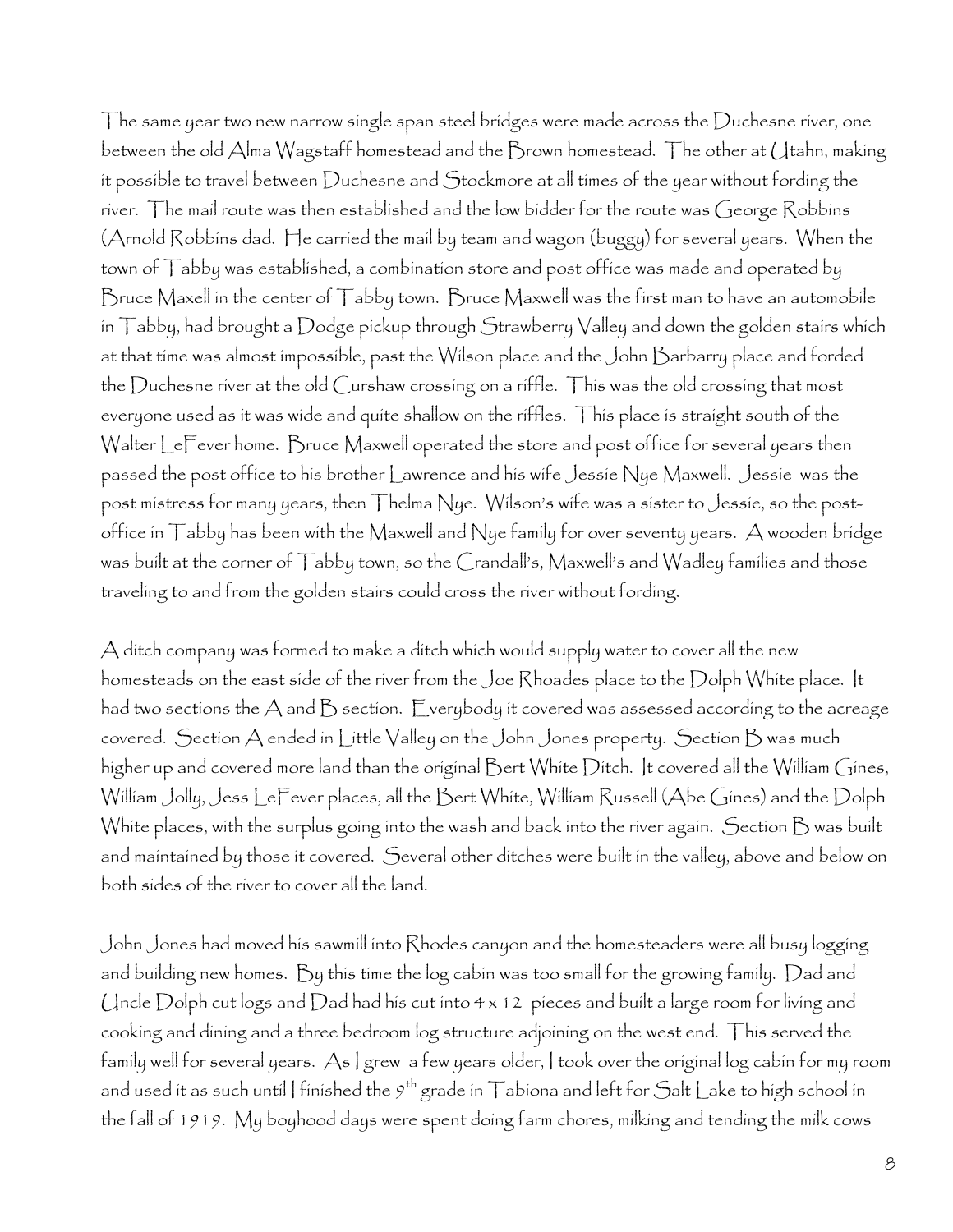and helping plant, water and harvest the crops. Tending sheep and goats, pig, calves and horses. I had a pony of my own to ride and at the age of 14 had two trap lines to go around on Saturdays, trapping coyotes and bobcats and one for muskrats in the slews along the river. One trap line took me through the hills and up Kicken Hollow and Wagstaff hollow, the other trap line was up the golden stairs and onto blacktail. I did good trapping and had many clothes and things I could not of had otherwise. This took quite a burden off from Dad and made it so the girls could have more. I shipped all my furs by mail to Funsten Brothers Fur Company in St Louis, Missouri and they mailed me a check. I had more money than any kid in the valley. Fishing was good in the river and we ate lots of trout.

In 1912 some land fraud developers printed some color brochures of beautiful land growing all kinds of fruit and vegetables and canals being built and of the new opportunities in this new area and called it the land of fruit. They distributed these brochures in the state of Nebraska and agreed to furnish maps and deeds to this beautiful new land to those who sent their money first would get their choice of land. A group of Nebraska farmers got together and sold their places in Nebraska and sent their money to these land promoters in Utah and they formed up a wagon train and headed for the land of fruit. Upon their arrival they found they had been swindled and the land they had bought had no water only sagebrush, ledges, cedar and pinion pine trees, it is called Fruitland. A few of them settled along Red creek and cleared brush and built small ditches and survived for a few years. A couple of families settled on flat top of the golden stairs, Thomas Hardin and his wife built a log cabin in the cedars just west of the road on top of the stairs and tried to dry farm and hauled water for drinking from the Duchesne river and on up the stairs in wooden barrels. I remember the first phonograph I ever saw or heard was at Tom Hardin's log cabin. It was an Edison phonograph with the big cone shaped horn on a cylinder about six inches long and two inches in diameter with a hand wound spring to turn the black cylinder record which played "Pretty Red Bird". Other families settled on the east side of the golden stairs road about ¾ of a mile south of the top. They had several kids and built a large frame house, tried dry farming, also hauling water from the river for drinking and watering of their cows, pigs, chickens and a pair of yellow colored mules that they had driven from Nebraska. Their name was Lawton and they moved down each fall to the Bert White ranch so the kids could attend school. Mrs. Lawton died from child birth and mother took the baby girl and nursed and raised her for over a year, then the family moved to Heber City where some of them still live, including the baby girl mother raised, her name is Olive. A boy name Lloyd is in Heber, the oldest boy named Rollo dies in Heber in 1965. ] went to the funeral. He and his wife were married in Duchesne and spent their wedding night at the Bert White ranch sleeping on the floor next to my cat in the living room and I did not get much sleep either due to their activities.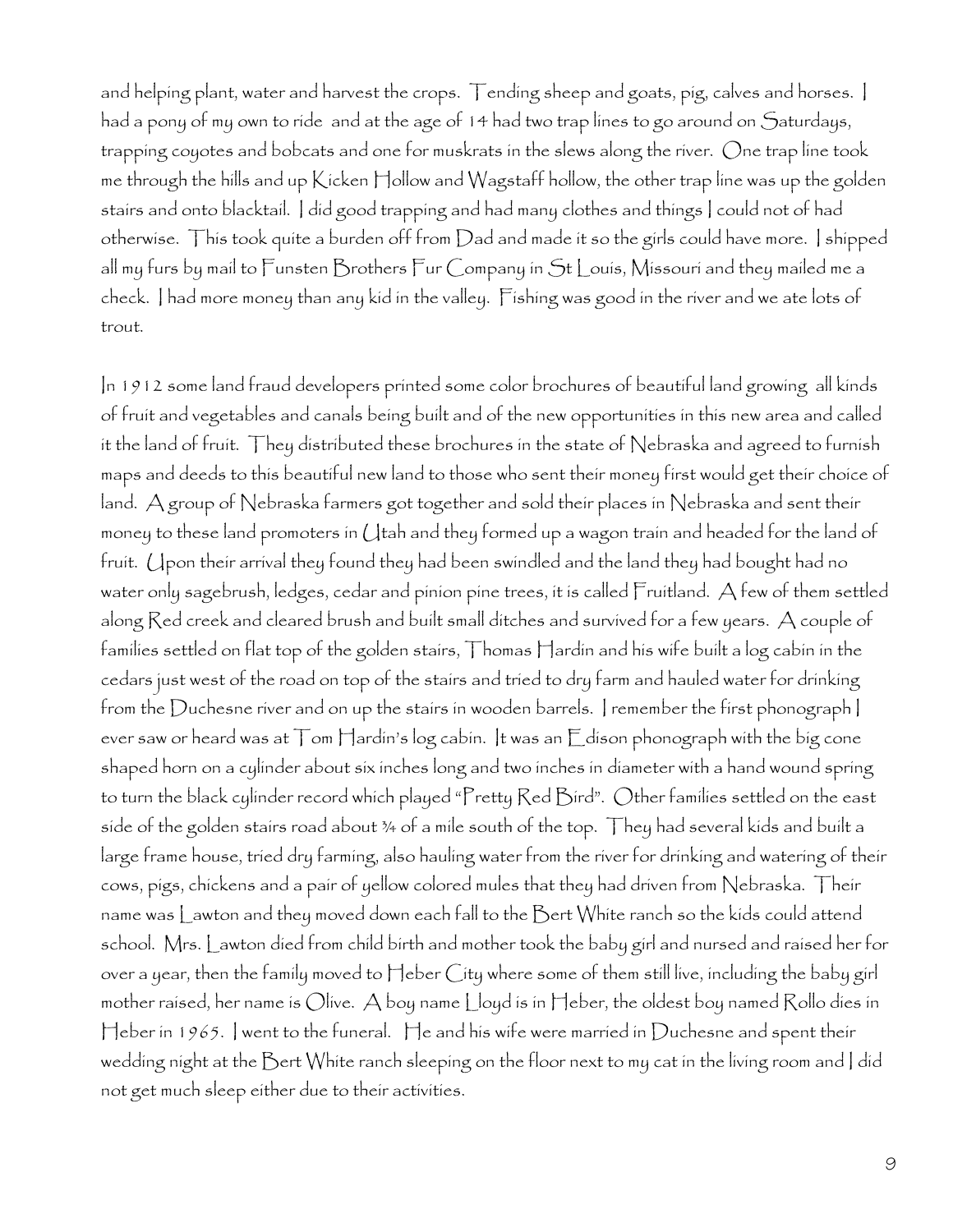There were two families who homesteaded up the North fork of the Duchesne river, the Savage brothers, Frank (Toni) Savage and his wife Kate built a nice log house on the meadow near still waters west of Hades creek and lived there for several years in the summer months and went back to Salt Lake in the winter. Rance Savage and his family built a log house east of Hades creek and raised timothy hay in the summers and stayed at the Bert White ranch in the winters for several years, so as to have the kids in school at  $\top$ abby.

In late July 1916 after Dad had the first crop of hay put up and the grain watered. Dad and I hooked up the horses to a wagon and led my pony behind and headed for Rance Savages ranch. With Rance Savage and a friend of his from Salt Lake the 4 of us made a pack trip up Hades creek into the Granddaddy lakes to fish and explore the area. At that time there was no trail, only an occasional horse track from the forest ranger who had been there and told us about the lakes and how to get there. On the way up Hades creek the Quaking Aspen and timber was real thick and the canyon was real steep and we saw a small band of rocky mountain big horn sheep (Ovis Canadians) when we got half way up the canyon. We came to a very swampy area with heavy downfall timber and had a difficult time getting the horses through and around the area, later know as Splash Dam. In the late afternoon we made our way down through the rocks and ledges to the first of the largest lakes, later named Granddaddy Lake. We could see no sign of fish in this beautiful lake only salamanders (Waterdogs). Close by was another lake and a few fish were jumping, we continued on through the timber and meadows at the base of those towering mountains for a short distance and came upon another beautiful lake, the surface was literally boiling with fish jumping. We made camp and within 10 minutes I caught enough trout for the 4 of us for supper and breakfast. There were so many trout in this lake they were literally starving, they all had long heads and long slim bodies and would grab anything that hit the water. Several of them would try to get at our fly hooks at the same time, if we put three hooks on our line, we could catch 3 fish at a time. We decided to plant some of these fish in the first lake and the second lake that we had passed. The first lake had no fish in it and the second had some sign of a few fish. We had a couple of 14 quart milk buckets that we had brought along, my Dad elected me to carry the fish from the lake we were camped at to the other two nearby lakes. He would fill the bucket ¾ full of lake water and put 6 or 8 trout in and hand it to me on my pony, riding bareback I would lope the pony through the timber to the larger lakes and dump the fish then run back for another waiting bucket. I made a lot of trips for the next 2 days. The mosquitoes were so bad, we had to pack up and head back. The man that was with us from Salt Lake called them Mohawks, and from that time on, the lake where we camped was called Mohawk Lake. The trout that I had put into the larger lakes did real well and within 2 to3 years had eaten all the waterdogs, grown fat and increased in numbers. Those lakes were later called Betsy and Granddaddy. The first trip to the lakes in 1916 took all day each way from the Savage ranch. A few years later the forest service built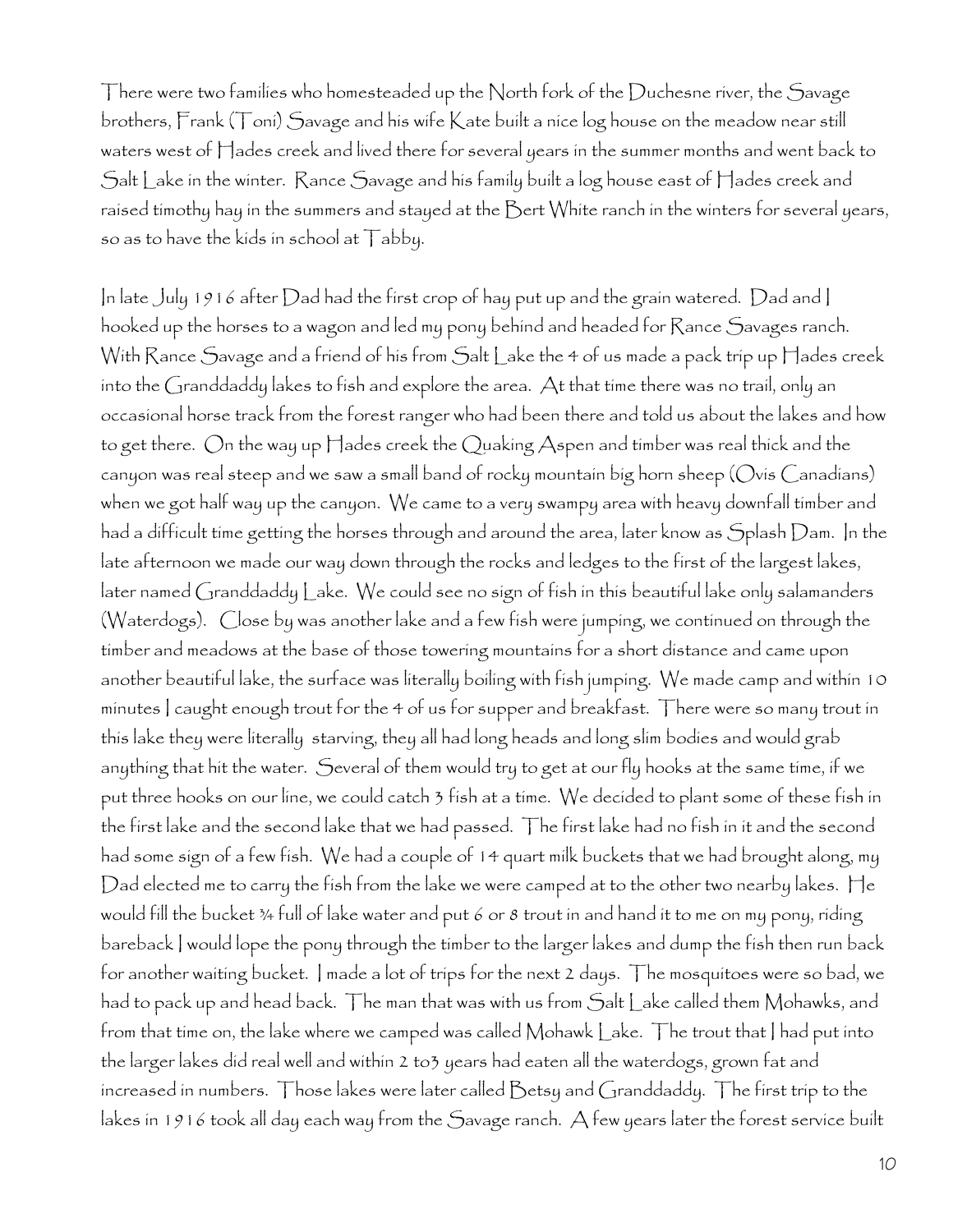a good horse and pack trail to the lakes up Hades canyon and Frank Savage operated a pack train service for fisherman for several years. Now the forest service road is built to within about 5 miles of Granddaddy lake and hundreds of people each year drive to the end of the road and hike into the lakes and fish and hike back the same day.

In 1918 the population of the valley had grown and the need for a larger school room. My dad headed a delegation to the school district and the Indian department to acquire ground for a new school. Indian land adjoining the Tabby town to the east was acquired for the site which was then covered with thick six foot tall greasewoods, this was cleared and burnt and a small brick yard set up on the Lorenzo Clark place, now the Burnell Turnbow place, clay was dug and formed into bricks and cobble rocks hauled from the river in the summer of 1918 and a new school house was built with Benjamin Clark supervising. He was a brick mason from Salt Lake who had moved into a place next to his brothers and built a log cabin for his family (now the Andrew Defa's place). The new school building was completed in the summer of 1918. I attended and graduated from the ninth grade with James Moore as principle and teacher. This building is still being used with several additions as the Tabiona elementary and high school.

In the summer of 1919 Dad made arrangements for me to live with his sister Alice Green, who had a large house with several rooms on the corner of  $2^{nd}E$  and  $5^{th}S$  in Salt Lake, to attend the LDS High School, then up near the temple. Aunt Alice had 4 or 5 other rooms and boarders, all relatives. In September 1919 it was time for me to register, so I got on my bicycle and peddled it up to Hanna and stayed overnight with Earl Atwood family. I left at the break of day the next morning, up over Wolf Creek pass to Park City and down Parleys Canyon. They were all dirt roads to Salt Lake. I got to Sugarhouse at sunset and to my Aunt Alice's place just at dark. Very few street lights at that time. One hundred miles on a dirt road for one day made a good days outing. Dad came in later and brought a fresh killed pig, flour & vegetables and took back fruit, clothes and shoes for the rest of the family.

I attended LDS High School where I played ball as center for Vadel Peterson the coach, we won the district that year. I was the number one in the 100 yard dash. Coach Peterson was really begging me to go out for football the next year, but I could not as I had a job by then to pay my way through school. Jim White, Uncle Dolph's son who had graduated from the first Roosevelt High School in 1917 came to Salt Lake to attend the University of Utah. While at the University he met one of the co-eds who's father owned one of the only two grocery and meat stores in downtown Salt Lake, the Hardy Grocery Vegetable and Meat Store on the corner of  $2^{nd}$  S and State Street. The only other grocery and meat store was the United Grocery Company on Main Street and  $4^\text{th}$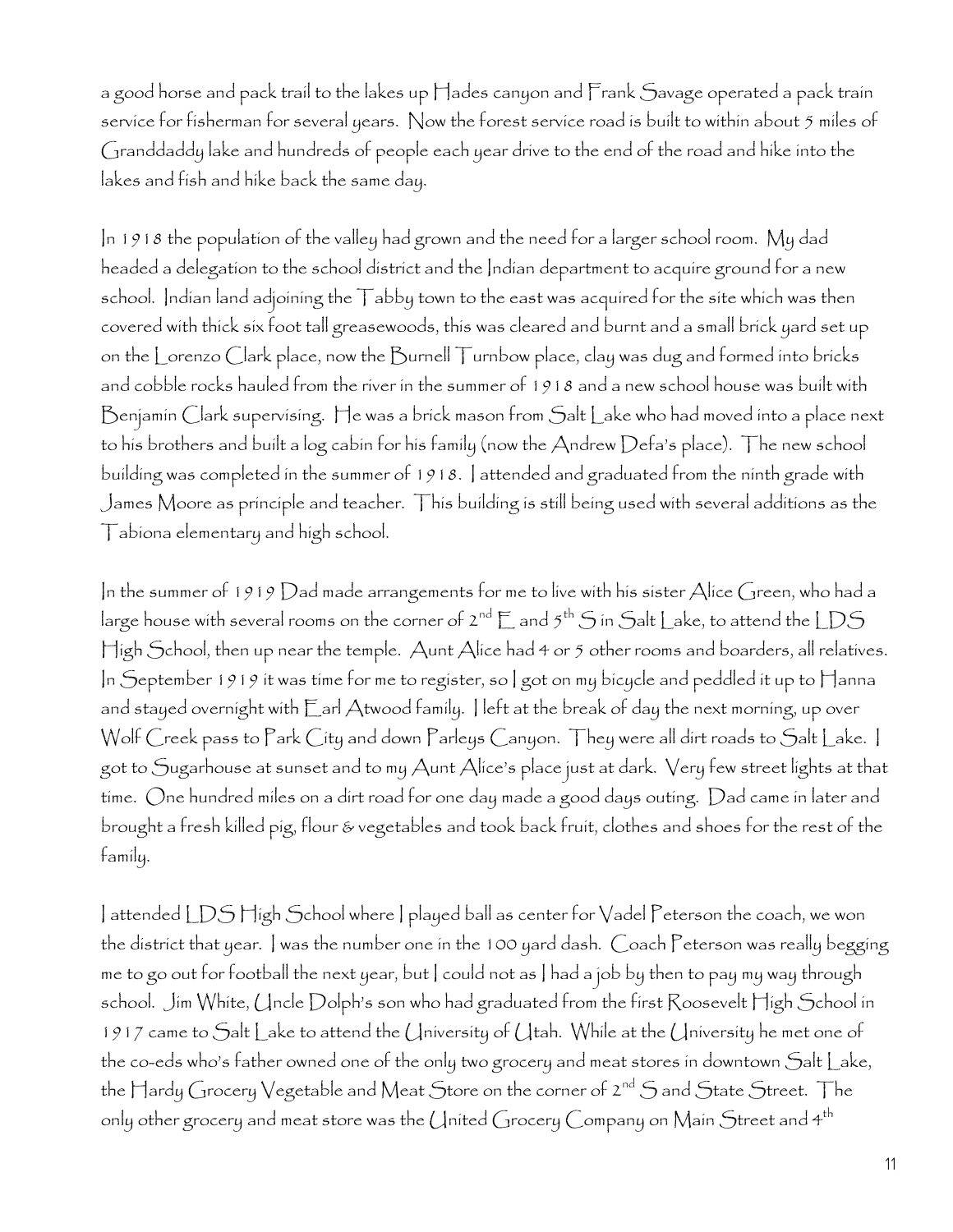South. Salt Lake streets were then paved with brick and had electric street cars. Throughout the first year at LDS high school, I played my trombone which Dad had bought me when I was in the  $9^{\text{th}}$ grade and was taught by James Moore. The high school had a large band and a good band teacher and leader, which | took lesson from twice a week. His studio was on South Temple street across form the beehive house. The LDS band gave a big band concert each spring in the then famous Salt Lake Theatre, which was then on 1<sup>st</sup> South and State Street where the Utah Power and Light Company now is. My mother and my girl friend sat together on the front row, the band was on the stage and me and the other trombones were on the front row. The concert lasted 2 ½ hours and lots of applause. My girl friend that I had met at school was a nice blond from Tooele, Daisy Gowans, she and a girl friend roomed together in an apartment on  $2^{nd}$  South between  $2^{nd}$  and  $3^{rd}$ East and went to LDS. They walked to and from school only  $3 \frac{1}{2}$  Blocks. I was in a couple of classes with them, became engaged in time with Daisy and fooled around quite steady. A brother of Afton Hardy White, Jims wife also worked at the store and was my age and a good buddy Lowell Hardy. Lowell and I saw Daisy and her girl friend often and fed them lots of bologna stories. Daisy had a brother named Max Gowans who was starting to teach school and like country life. I told him about Tabiona and he went out there and taught school for several years and wound up marrying y sister Alameda and moved back to  $\top$ ooele and was the principle of the school there for a number of years.

The day I met beautiful Sara Yancey, I and Lowell broke off seeing Daisy and her girl friend and I took to courting Sara and did not see Daisy for some time. By chance while taking Luella, a small baby then, for a Sunday ride on my bicycle down to Liberty park I saw her sitting on her grandmothers front porch on  $s<sup>th</sup>$  South, next to the park. I stopped and showed her the baby and visited with her a few minutes, she cried and wished she were the mother. I never saw Daisy again, as she got married. She became ill and died from heart failure a short time later, still talking about me to her husband, mother and family as to why I was her only real love in her life. The Gowans family was real nice and good people. Mrs. Gowans and her daughters treated me like family, Max is now retired and still lives in Tooele.

There were more horses, wagons and buggies than cars in Salt Lake. Jim White had smooth talked his new girl friend Afton Hardy's father into hiring Him to keep the books for the store after school and nights. He majored in bookkeeping at the University as any hard work was against his religion, for Jim there had to be an easier way. Jim married Afton and took over the management and bookkeeping of the Hardy store and office which was upstairs at the rear of the store. Jim and his new bride had rented a house keeping apartment in a hotel a half block from the sore on the East side of State Street between 2<sup>nd</sup> and 3<sup>rd</sup> South.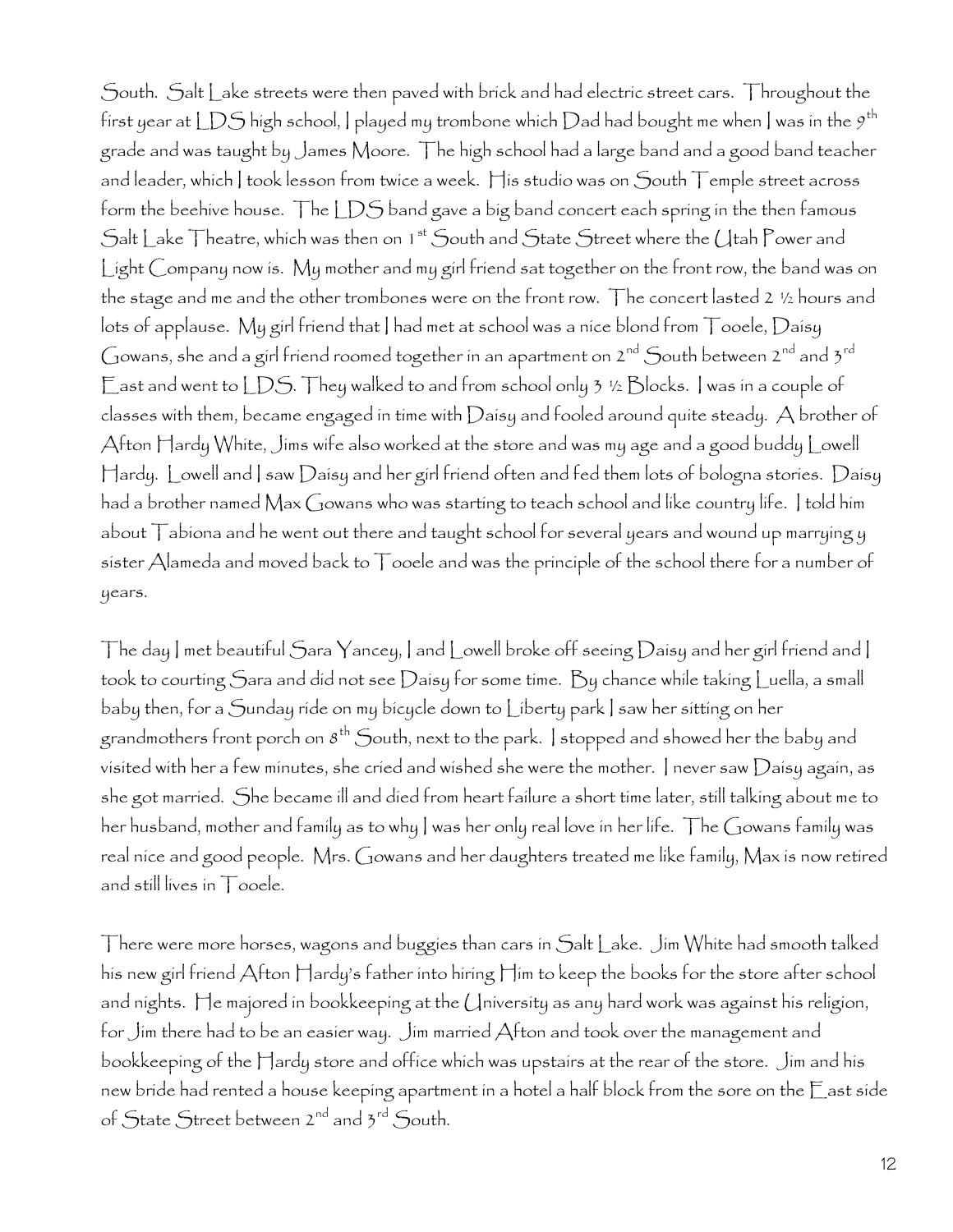Jim hired me to clerk in the grocery department from 4 in the afternoon to midnight seven days a week. At that time all customers lined up on opposite sides of the counter and the clerks filled their orders and made change. The clerks were on a dead run most of the time as the counter was long. On Friday afternoon and night I spent my time weighing up bulk lard from 50 gallon barrels into 1, 2 and 5 pound trays with wax paper on top and stacking them into piles at the end of the meat counter for Saturdays rush. The meat counter was a long  $\lfloor$  shaped counter with 7 butchers cutting meat and serving customers, the meat all went on paper trays to wrapping counter and cashier. On Saturdays I worked 12 hour shifts on the meat wrapping counter next to the cashier with no end in sight of meat trays on the conveyor. What a mad-house. All the folding doors were open in good weather, this was before the days of refrigeration and air conditioning, the store had several overhead 6 ft wood bladed fans to circulate the hot air in summer and steam radiators for heat in the winter.  $\top$ o keep the meat, 100 pound blocks of ice were laid end to end on the meat counter with trays of cut meat sitting on top. The large walk-in cooler was cooled with 100 lb blocks of ice delivered by Hygeia Ice  $\bigcirc$ o., out of Sugarhouse by ice wagons pulled by horses and later by solid rubber tires on chain driven trucks. These ice wagons had 2 husky ice men with rubber pads on their shoulders and back and a pair of ice tongs to grab the ice and swing it on their backs and put it in place where it was needed.

I was now working a 12 hour shift 7 days a week, and had moved in with Jim and Afton in the hotel a half block from the store. Jim kept books in the office for his father-in-law and soon had the books doctored so he bought one half interest in the store. He and Afton took care of the office and banked the money each day at the Walker Bank, one block West. By 1921 Jim had enough money to buy his father-in-law out. He and Afton now owned the store and changed the name to "Whites Market". It was Sunday April 15 1923 while on shift at the store that my sister Norine walked in with a girl friend she had met while both were waiting for Sunday school that morning as they had both gone to church an hour early for their watches had both stopped, thus they met and got acquainted while waiting on the church steps. After Sunday school both decided to take the street car up town and go to a show, they got off the streetcar in front of "White's Market", walked a few steps into the store where my sister Norine introduced me to her new beautiful girlfriend Sara Yancey. They both went to the 10 cent show across the street and stopped by the store after the show. Norine was going to LDS high school and working part time to pay her way, Sara was going to LDS business college. She was from Blackfoot, Idaho and had been in Ricks College in Idaho for 3 years. I immediately fell madly I love with this newly met girl. I arranged with Jim to change my shift a couple of days a week to start earlier and get off at six. I hopped on my trusty bicycle and peddled down to Browning avenue and  $g^\text{th}$   $\mathop{\hbox{\rm E}}$  ast and started courting  $\mathop{\hbox{\rm S}}$ ara a couple times a week till school was out the last of May 1923. I then made a date with her to see her the  $4^{th}$  of July for one whole day in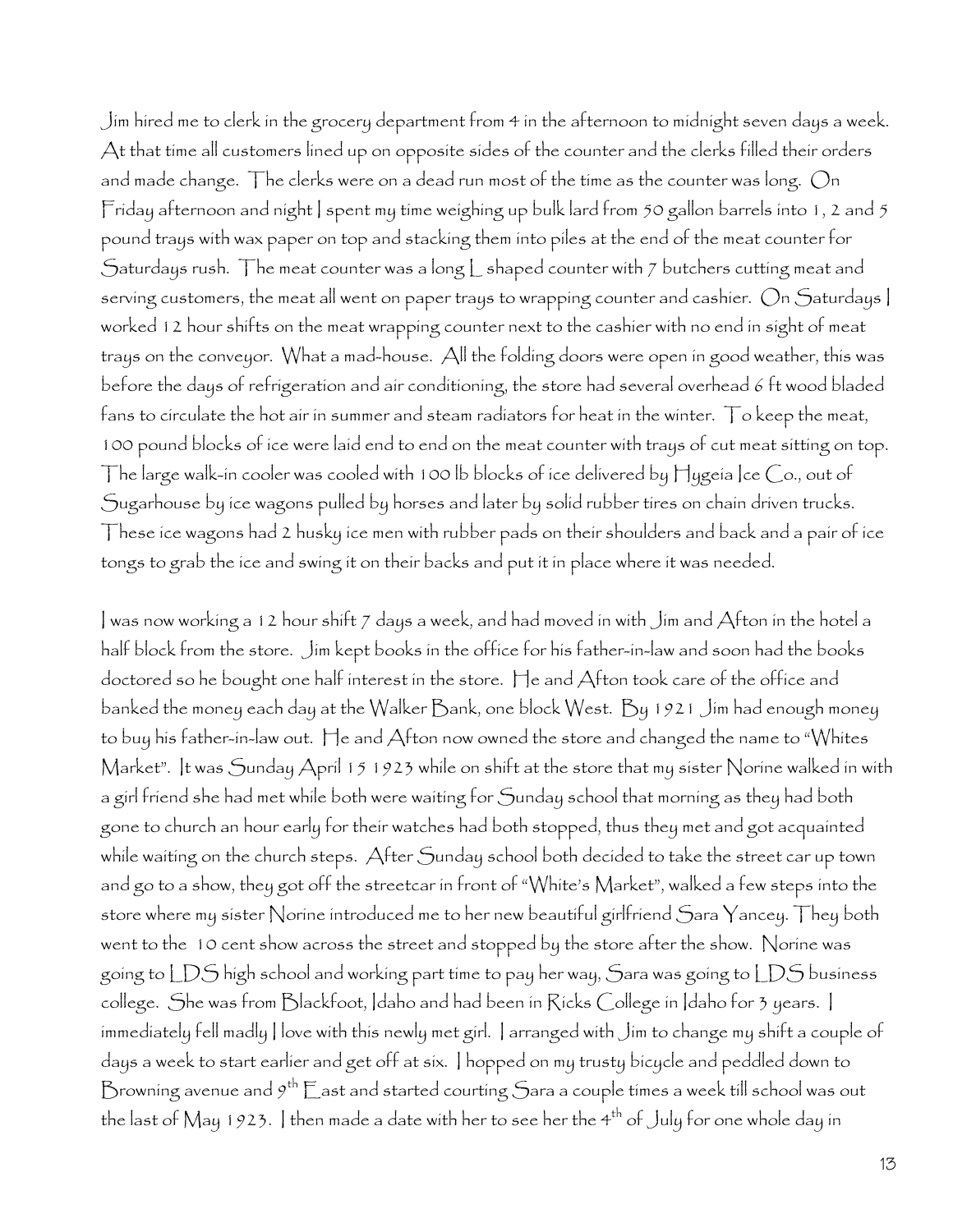Blackfoot, Idaho at her folks home. I met her Mother and some members of her family. In June 1923 I bought my first car a Model T Ford Bug for \$325.00. The bug was a stripped down one seat Model T with windshield and no top, a real sport model. No cars at that time had self starters or batteries, they all had hand cranks and magnetos or coils and hand operated windshield wipers on the drivers side, head lights operated from a magneto, as the RPM's on the motor went down so did the brightness of the head lights, as you revved the motor up the lights got brighter.

July 4th 1923. I left Salt Lake after work the evening of July 3rd and headed for Blackfoot, ID. The roads were all dirt then and  $25 - 30$  miles per hour was great. I arrived early in the morning and got some breakfast and instructions to get to Groveland and the Yancey home 5 miles west. I arrived at the Yancey home at 7 am,  $S$ ara was watching for me and met me at the front gate, I spent a lovely day with Sara and her girl friends and family and left that evening for Salt Lake and some sleep, for I had to be back to work at noon on July  $5^{\text{th}}$ . I got the 24<sup>th</sup> of July off and did the same thing, up to Groveland and back and made a crying proposal for marriage, we decided on December 10, 1923 as the date. I went back on cloud nine, the wheels of the little bug never touching the ground all the way to Salt Lake. I got 2 days off in August, the 22<sup>nd</sup> and 23<sup>rd</sup> and went to Groveland to see her and stayed over night, chased around with Sara and tow other girlfriends. Sara decided to ride back to Pocatello with me and visit her sister Sylvia Anderson, whose husband owned and operated the Anderson Coal and Lumber Company in Pocatello. On the way back to Pocatello, I sweet talked Sara into going by the courthouse and getting married. This we did, got the license on one side of the hall and on the other side was a judge and two of Sara's girlfriends who were clerks of the judge, they were our witnesses. Then we went to her sisters place and had a nice dinner and visited a few hours. I kissed my new beautiful bride adieu and said we'd keep the marriage to ourselves and I would head back to Salt Lake and get an apartment and be back up to get her soon as possible. It was a month later in September that I got a couple of days off. Jim knew that I had gotten married as the marriage certificate had come with the mail to me from the clerks office in Pocatello. I rented a housekeeping apartment on  $4^{th}$  South between  $2^{nd}$  and  $3^{rd}$   $\Xi$  ast on the  $2^{nd}$  floor and wrote Sara a letter as to what date I would be up to get her and tell her Mother we were married. Her brother and neighbors planned a party for that night, they loaded us in the back of an old farm truck and took us for a ride through all the country roads which were all dirt at that time, clouds of dust. In a couple of hours we were so dirty and covered with dust, that it was hard to recognize one another. We cleaned up and they gave us a real nice bridal shower with all the necessary goodies to start housekeeping. The next morning we loaded the Ford Bug with all the presents and headed for Salt Lake. It rained all the way from Pocatello to Brigham City and with no top on the bug we were soaked and cold when we arrived at the apartment in the afternoon. We moved the gifts in and each took a hot bath and changed to dry clothes. In a few days Sara had a job teaching shorthand and typing at the Salt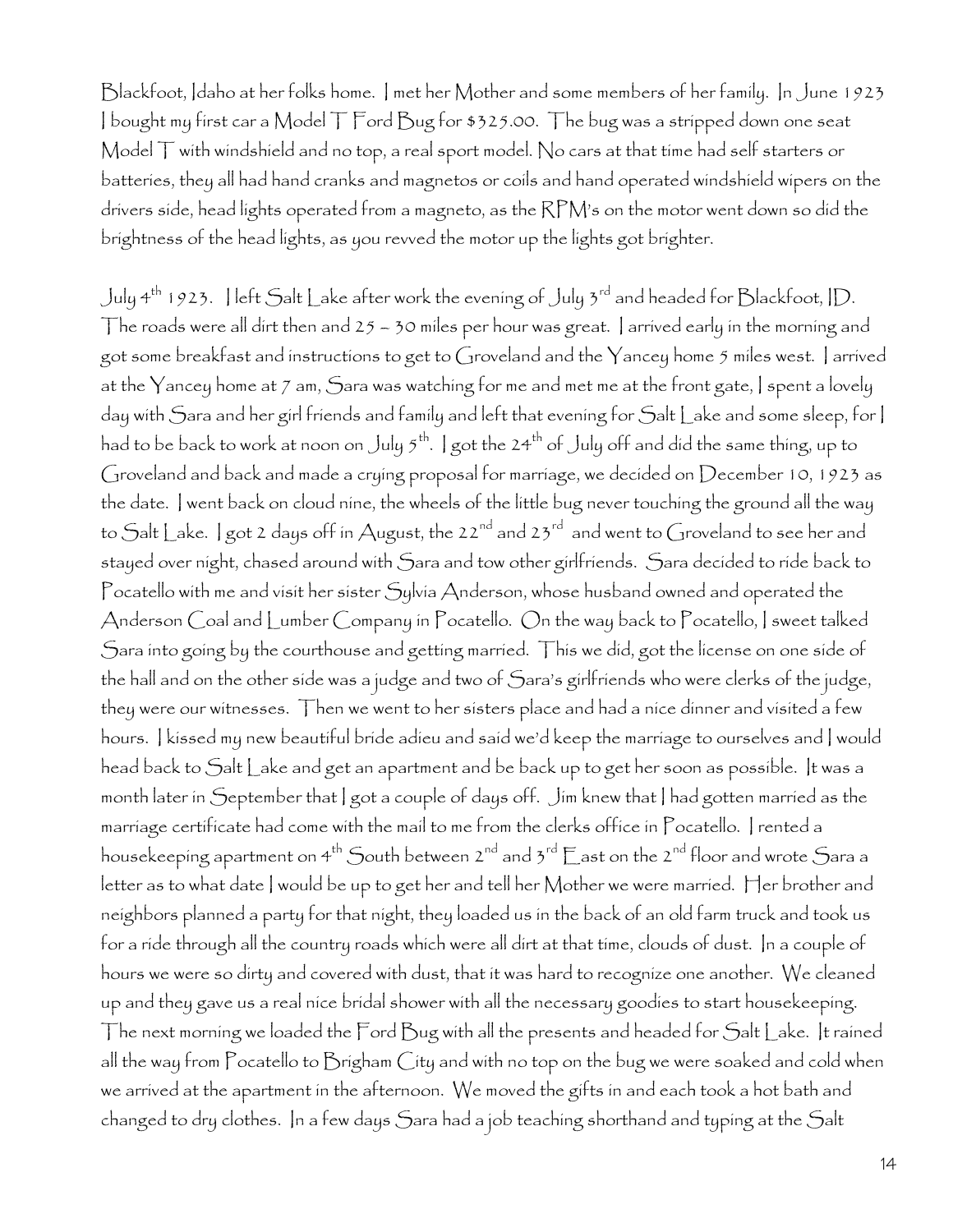Lake Business college on 2<sup>nd</sup> South between Main and State street. It was only 1/2 a block from the store where I worked and 3 blocks to walk to work for both of us. In a few months Sara caught her heel on her shoe on one of the steps, came tumbling down the stairs at the apartment and had a bad fall, landing on her crooper bone and breaking a vertebrae. This fall gave her problems and gave her much hurt for many years. Thereafter we moved to a house at 361 Denver street where our first baby was born November  $5^{\text{th}}$  1924 at 8am. Our Doctor was an old family friend of Dad and Mother, Dr T. F. Morton, he had his office at the top of Main Street West of the capital building.

The morning of November 5, 1924 as I got up to go to work Sara was having some labor pains, I called  $Dr.$  Morton and told him to come quick, he said this would go on for a few hours with the 1st baby and would be there in an hour or so. Within the next 15 minutes I had delivered the baby myself, bathed and dressed the baby and took care of Sara and had everything in good order. About an hour later the doctor came and was flabbergasted to find a baby girl had arrived and was sleeping in her crib and Sara was normal and fine. He complimented me on doing a good job and said my mother had taught me well, as she had been a midwife in Tabiona for many years and had delivered many babies in Hanna and Tabiona. Sara and I named the baby after one of her girlfriends Cleo Luella.

In the spring of 1924 Jim and Afton traded the store for a \$150,000.00 hay and cattle ranch in western Utah, west of Rosetter, Utah about 30 miles north west of Lucern. There were 3 large ranches on what was known as Chicken Creek not far from the Nevada border. The man that Jim traded with had a big chain drive solid rubber tired truck. He and Jim hired me to drive the truck and take household goods from Salt Lake to the ranch and haul all personal belongings of the new store owner back to Salt Lake. This trip took 10 days, the roads were soft and muddy most of the way, and we got stuck in mud holes several times. The only road went thru Tremonton, Corrin, Snowville and Rosette to the ranch. What a trip. The new owner was a framer-john and knew very little about running the business. He put his kids running the grocery part and had Jim keep his books for awhile. I got a job at the Utah Fire Clay Company, making fire brick and drain tile. I also worked a few months at the Garfield Smelter. Jim leased his new ranch to Uncle John White and his wife Ruby. They operated the ranch for a couple of years then Jim traded the ranch for another store in Susanville, CA. the man that traded with Jim for the Salt Lake store soon found out that he was not a store man and Jim was taking him as bookkeeper, so he sold the store for cash to a business man named Cutler who in turn sold the meat department to Farrer Brothers and their father who had been the butcher at the store for several years. Cutler sold the produce dept to Chris Greenhagen whose wife was the cashier for the meat department. It wasn't long before Greenhagen also bought the grocery department and got me to come back and run that department for him..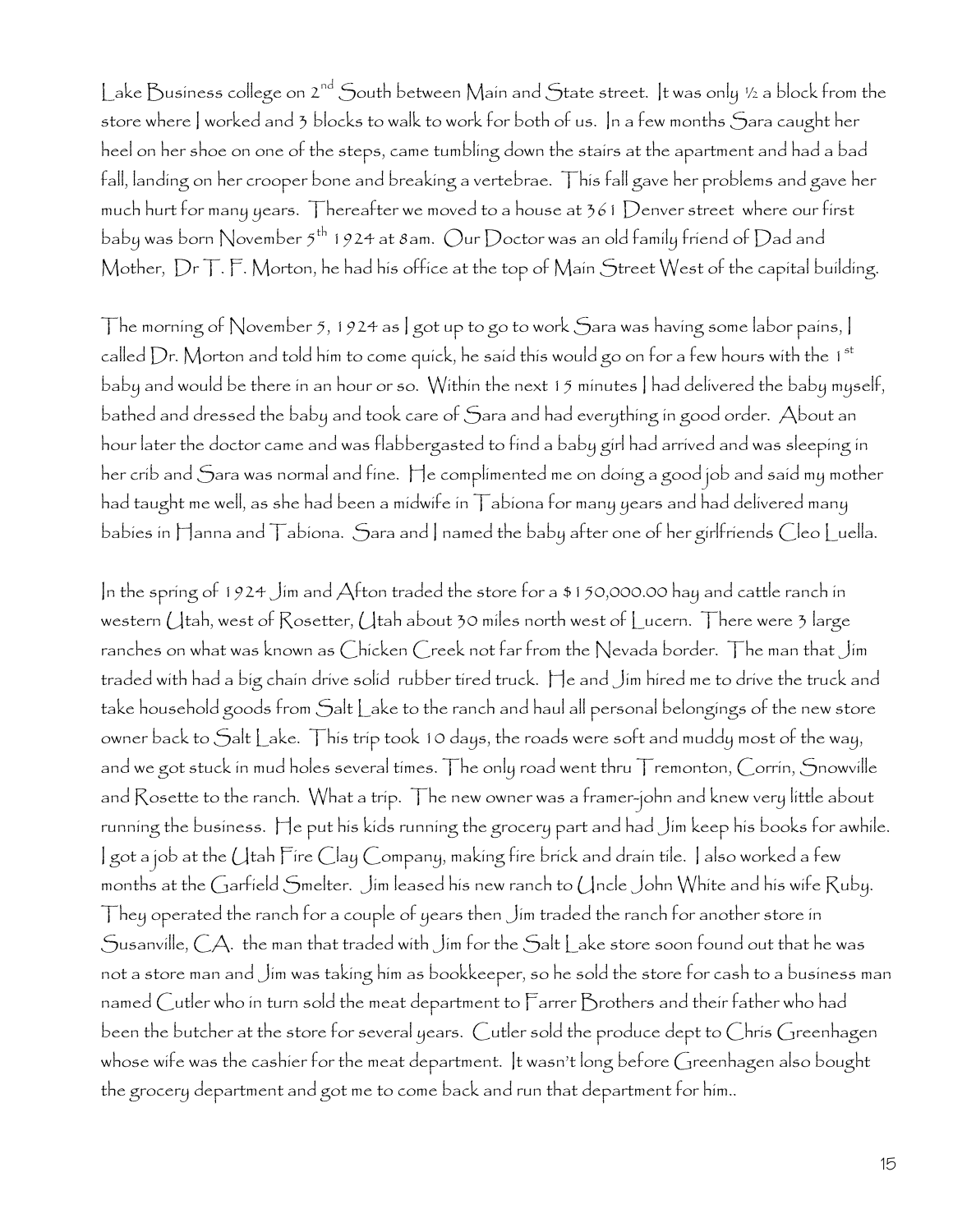In a few months I got a couple of letters from my sister in Maywood, CA, she told me life was better in California and for me to come there. Sara's sister Alice was also in Los Angeles & had urged us to come. Sara also had two brothers in California, so the first part of December 1925 I bought a new model T Ford touring car and traded the T-bug in on it. The new price of the model T touring car with a two speed ruxel axle was \$575.00 less the trade in. | got permission from  $\Box\top\top$  finance company in Salt Lake to transfer to California. My sister Norine was then married to Gordon Anderson of Swedetown on North Beck St. Gordon and I loaded our clothes in the back seat of the new model T Ford, told Sara & Norine we would head for Maywood & get a job and living quarters then send for them as soon as we located. We arrived in Maywood at my sister Ethel's place on Christmas day 1925. The next day a telegram came to Ethel's that Sara, the baby and Norine were taking the train the next day for Los Angeles and for us to meet them. We had been there only one day and not ready for them to come so soon. I immediately went thru the newspaper help wanted ads, cranked up the ford and headed for the employment office in Los Angeles, arriving about 10am. In the employment office blackboard was an ad that wanted a man experienced in the grocery business, that could qualify within a 6 week period to manage a new grocery store with a fast growing chain. This was right down my alley,  $|$  talked to the lady in charge of the office, she said that  $|$  was the 55<sup>th</sup> person to apply for this job and none has so far got the job. I hung in there and sweet talked her to send me out and let me try, she gave me a tip, as to where the others had not impressed the old man & owner of the grocery chain. They had all gone to the headquarters office in the middle of the day or afternoon & not been neatly dressed or groomed. She suggested that I go to the head office early and be waiting for the boss when he arrived, she said that the janitor unlocked the doors at 7am and the old man always arrived at 7:15am. The next morning I was at the door at 7am all groomed my best when the janitor unlocked the door. I showed him the slip from the employment office and he led me to the bosses office. I was standing, not sitting, in his office when he came, he was quite startled. I gave him a pleasant "Good morning", showed him the slip & asked him where he wanted me to start work. He asked me to sit down and talk, I told him I was not in the habit of sitting down during working hours & would like to stand while we talked, that impressed him very much. I told him of my experiences in Utah in the grocery business and of my sister & brother-in-law in Maywood, for they were well know in the real estate in Hollywood and Los Angeles and he knew of them. I told him of my wife arriving the next day. We talked for a few minutes & he asked me when could I start to work, I told him I was ready to start now. He picked up the phone & called the manager of a new store in Huntington Park only 3 miles away from where I was staying and told him I was coming out there to help stock the new store which was to open in 2 weeks. We had a big grand opening and I worked there for the next 6 weeks learning the system, then the supervisor of the company dropped by & told me I was to go with him to stock another new store which was to open in 2 more weeks in Walnut Park, only 2 miles south east of Huntington Park. They transferred 3 clerks from other stores to help me stock and operate the new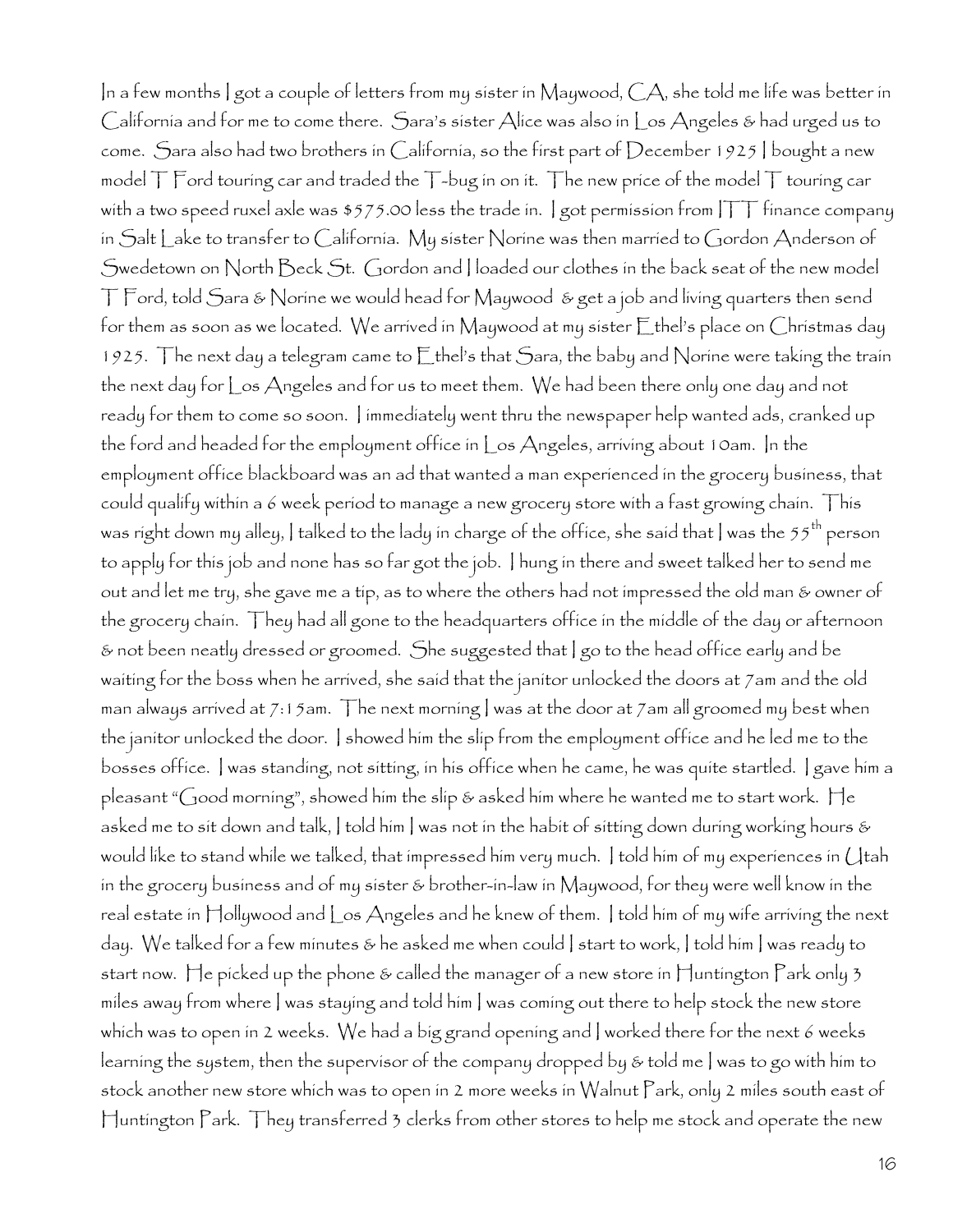store. This was a fast growing chain-store which had 25 stores in the Hollywood, Beverly Hills suburbs, specializing in the needs and tastes of the people in the area. The warehouse and main office was in Los Angeles where I got the gob from the principle owner who was E.A. Morrison. We had a big opening at the Walnut Park store with flags and search lights.

After my first day on the job at Huntington Park, I met Sara and Norine at Grand Central Station train depot and took them to Ethel's place in Maywood. We all stayed overnight and the next morning I went to work at the store, while Sara, Ethel, Norine and Gordon went hunting for a house. They found a nice duplex at 6010 Helitrope Street in Maywood. Gordon and Norine moved into one side and Sara and I moved into the other. On March 25, 1926 our first son Myron was born at this address with the help of a lady doctor who was a friend of Ethel's, Dr. Eiler. I managed the store at Walnut Park for a year and told the supervisor I wanted to get a job that paid more money. Some of their promises of commissions for managers had not been forthcoming. Each store with the help of supervisors had to take an inventory once a month, this took all night. The managers commissions depended upon the inventory of that store, if the sales and new stock come out lest than \$3.00 from the previous month, the manager would get 1% as a commission from the sales for the month. This was almost impossible with 4 or 5 clerks working with the breakage of items by both clerks and customers and there was always some shoplifting losses. I only received a commission one month and did not know of any other manager ever doing any better. Because we had to take the managements figures on the inventory. I gave the supervisor 2 weeks notice and quit.

Sara's sister Alice was then working and living in Los Angeles, she had a friend who was a bookkeeper for a small concrete pipe company in east  $\mathop{\perp\mathcal{A}}$  at city  $\mathop{\top}$ errace.  $\mathop{\mathcal{A}}$ lice talked to her friend and he got me on at the pipe company. They made all sizes of concrete pipe for sewer and storm drains and were really busy. I worked there 6 days a week, 10 hours a day for 50¢ per hour, \$5.00 a day. Within a year the pipe company merged with another larger concrete pipe company & bought a track of land in then new Southgate on Firestone Blvd and named the company American Concrete Pipe Company. They moved equipment from City Terrace to Southgate and installed a lot of new machinery and buildings, bought several big trucks & cranes to handle the heavy concrete pipe. I had gotten real friendly with the track-boss and we had formed a dance band, we named it the "Westerners", it was a seventeen piece band, I played trombone. The track-boss & manager of the band was Floyd Grant, his wife was also Sara. We played altogether and the band played every Saturday night at a ballroom. Floyd Grant took me out of the yard work and gave me a truck to drive and care for. The trucks at that time all had solid rubber tires and mechanical brakes only on the rear wheels with a 4 speed transmission and 2 speed Brownlite overdrive. Top speed was 55. the first pneumatic tires and tubes were just being developed. Most of the trucks were the bull dog Mac with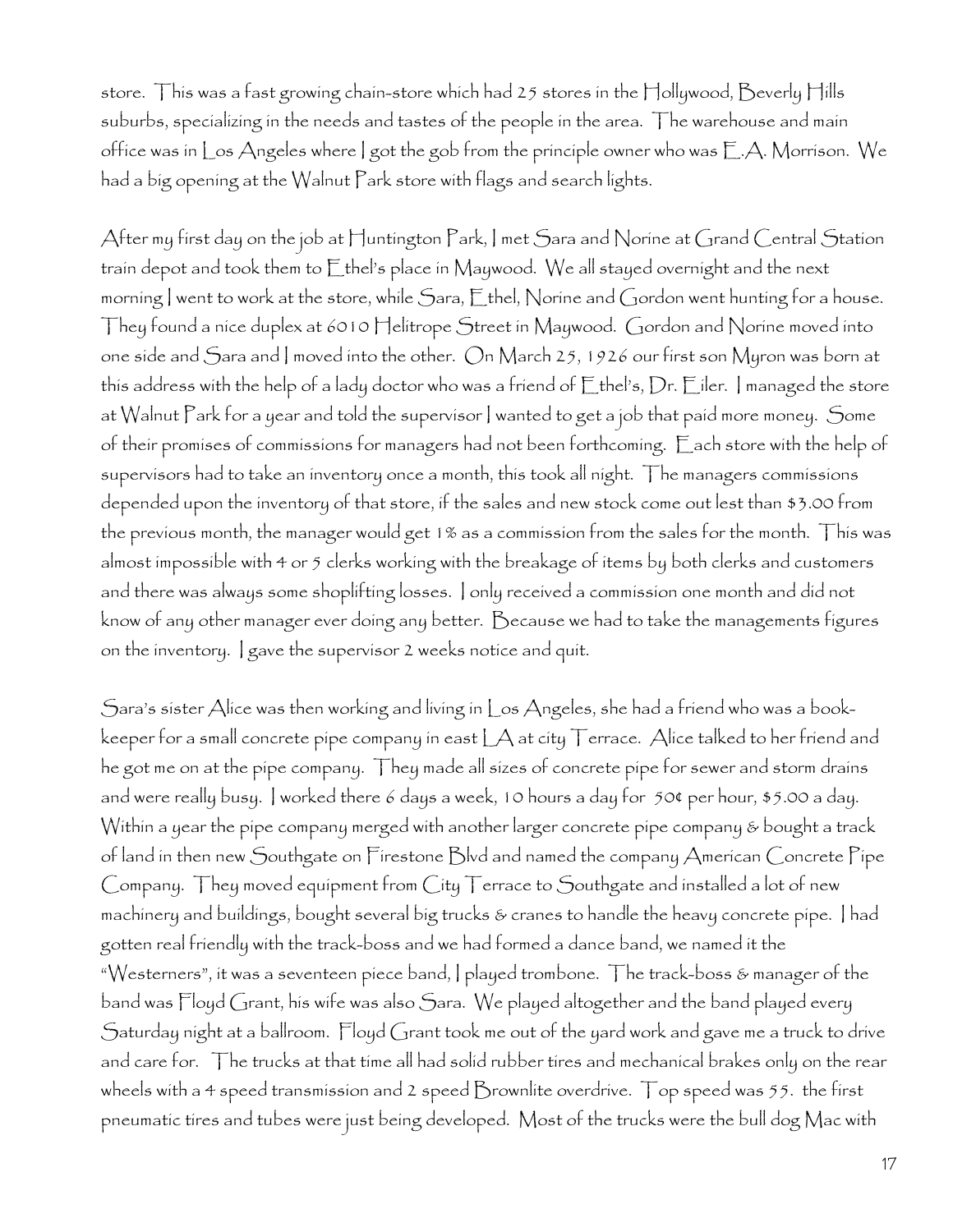chair drive, none of them had any doors on the cabs, and just an open cab & hand operated windshield wipers, a hand crank to start the motor. All the truck drivers got 50¢ an hour and 10¢ per ton on what they hauled, the truck pulled trailers and the tonnage was high. The company had jobs and contracts all over the state and in Arizona to dig trenches & lay pipe for sewer systems and storm drains, so we hauled the pipe and I was away from home quite a bit. The company paid the drivers from the time they got to work on the time clock to the time they punched back out from a trip, meals & motel rent if they had to stay overnight. We got lots of hours each month and plenty of tonnage. Derrald was born in Maywood on August 21, 1928 at a little house that we had moved to from the Helitrope street one.

In 1929 we moved to a new pink stucco house in Southgate not far from work & bought some new furniture and a new super Hetrodine Console Spartan Radio and enjoyed listening to the news & music from all over the United States, as many powerful new stations were being installed in all major cities since 1920. I designed and built my own antenna to pick up these distant stations.

Sara's adopted sister Ruth lived with us a couple of years and attended school. Sara's mother also spent a couple winters with us and enjoyed the warmer climate of California. Gas was cheap at the time with local gas-wars going on between stations. It got to 5¢ a gallon one winter from the normal 10¢ a gallon. I could fill the model T up for 50¢ and load Sara and the 3 kids, Sara's mother or sister Alice with the picnic basket and head for the ocean beach twenty miles away or to the mountains and parks 40 or 50 miles away to the north. We did this every Sunday for several years and saw a lot of southern California. We could tour all day for 50¢ worth of gas and everyone enjoyed it. Sara's mother told me I had taken her more places and seen more things than she had seen before in her whole life.

Dad's first wife Mertle with Ethel & Margarite, the two daughters all lived in Maywood. We visited them often and Mertle helped take care of Sara when Myron and Derrald were born. Ethel and Fred sold their home in Maywood in 1929 moved to Hollywood and operated their real estate business there. We visited Ethel at her large home in Hollywood and met several movie stars which she knew. One of them was Janette McDonald. We also attended several big movie star parties, including some put on by the Sepulveda boys which were my mothers brothers and consequently my uncles. They were all playing in western movies and living high. We were at Leo Sepulveda's home and parties several times, He was killed there one night in a gun fight, He was a split second slow on the draw & came out second best. (Amen) Uncle Carl Sepulveda was there in Hollywood acting in movies and stacking up the wives also.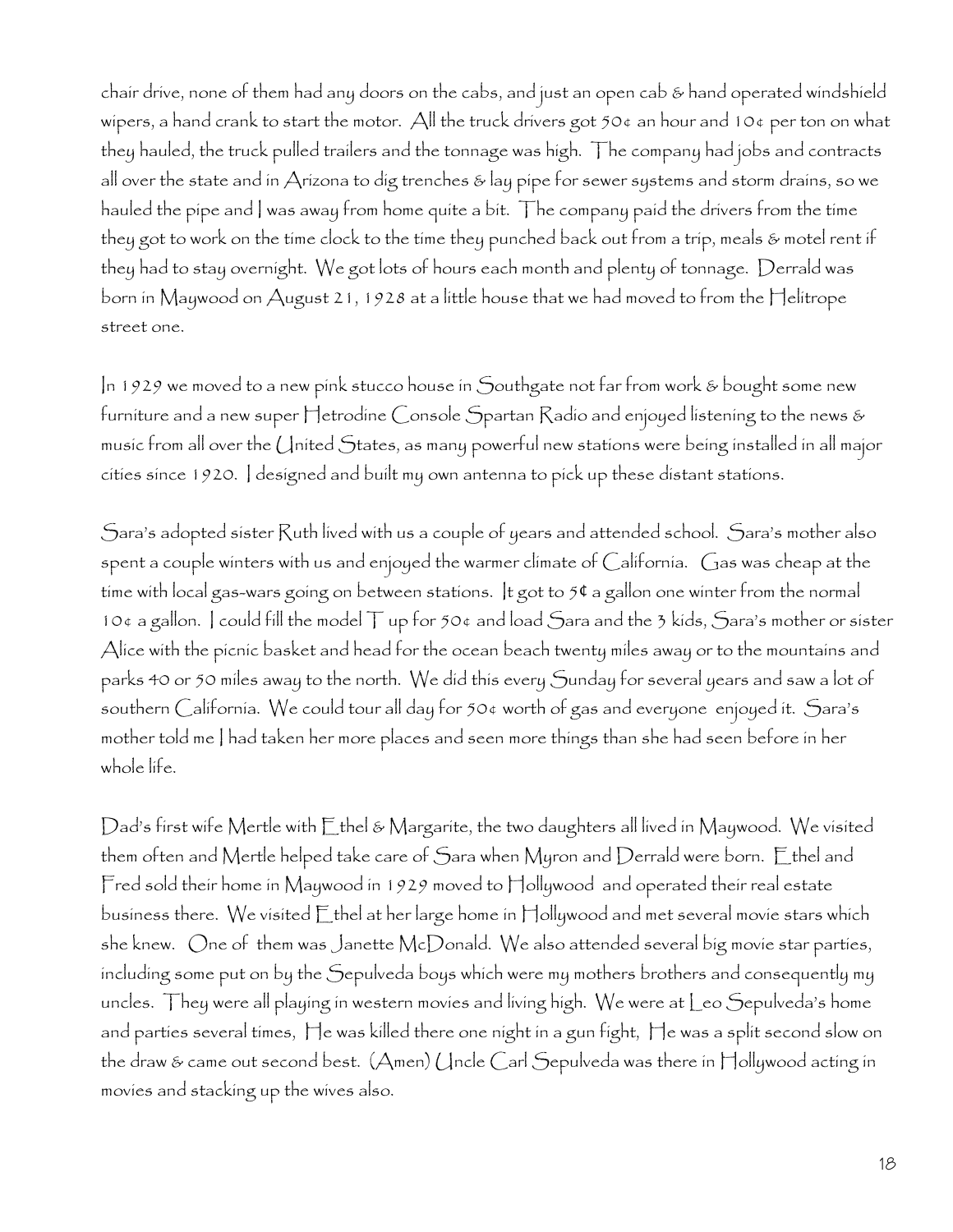1929 brought on the big depression and within 2 years everything got tough; all the plants were cutting back and closing or laying off their employees in mass. The plant I was working at was about shut down with no new orders for pipe or new construction in the foreseeable future & chances for new jobs coming in were very slim. We decided rather than tough it out there, to sell most of our furniture and build a 2 wheel trailer to haul most needed things and hitch it behind the model T Ford and head back to the ranch in Utah till conditions got better. I built a trailer & loaded all our clothes and Sara's Singer sewing machine & easy washer; pots, pans & dishes and sold all the other furniture to my boss at the pipe plant, bid everyone adieu. It was now June 30, 1931 and a real hot and washboard gravel road all the way to Salt Lake City. I loaded Sara and the three young kids in the T with side curtains on, to keep out hot air and left Southgate in late afternoon to drive all night across the hot desert to Las Vegas. By 9am we were in Baker, California which is below sea level. It was 119° at 9 o'clock in the morning. I gassed up and refilled my 2 five gallon milk cans with water for the radiator, as it boiled a lot at the high temperatures. I made it up the grade out of Baker and arrived in Old Las Vegas (now North Vegas) in the late afternoon and decided to stay a few hours and rest. I got a room at a roadside motel. It was really hot inside and out, there was no such thing as air conditioners at that time. I decided to try for a cold shower to cool off, I turned on the cold tap and got half scalded, the pipes were all on the outside and exposed to the sun. The room was so hot and stuffy the kids were all crying and burned from the hot air, Sara rubbed them down with cold crème. I filled the water cans and within 2 hours was headed for Utah & drove all night again. St George was real hot, so we kept going. It was cooler at Cedar City, so we got a room & showered and slept the rest of the day. At evening we left and drove all night arriving in Salt Lake Valley July 3, 1931 and stayed overnight with Norine and Gordon Anderson in Swedetown. The next morning we took off up Parleys canyon over Wolf Creek pass to the Bert White ranch, arriving the  $4^{th}$  of July 1931. Sara cried and was really depressed for leaving all the nice things we had in California and coming to a place where there was no electricity or running water or inside toilets or place to live. What a shock. She quickly perked up and buckled into our new life. Rudy and Adelaide were on the ranch with Edward, Helen, Mother and Dad. We bunked best we could  $\mathcal{E}$  I soon had lumber, door, windows ect and built a two room addition to the ranch house with a screened porch, this made it more private for us.

I traded Sara's console cabinet sewing machine and electric motor in Salt Lake for a cabinet and treadle sewing machine, got a Briggs & Stratton gas motor for washing machine and a gas light for home. I helped on the farm with the hay & garden. Dad had some milk cows and pigs, so we had vegetables and milk. Sara made bread & I killed a big hare rabbit everyday that winter so we had rabbit everyway possible, I have not eaten a rabbit since, for I had enough that winter to last a lifetime. We all hauled water in barrels from the river to cook, drink and bathe in, in the #3 washtub on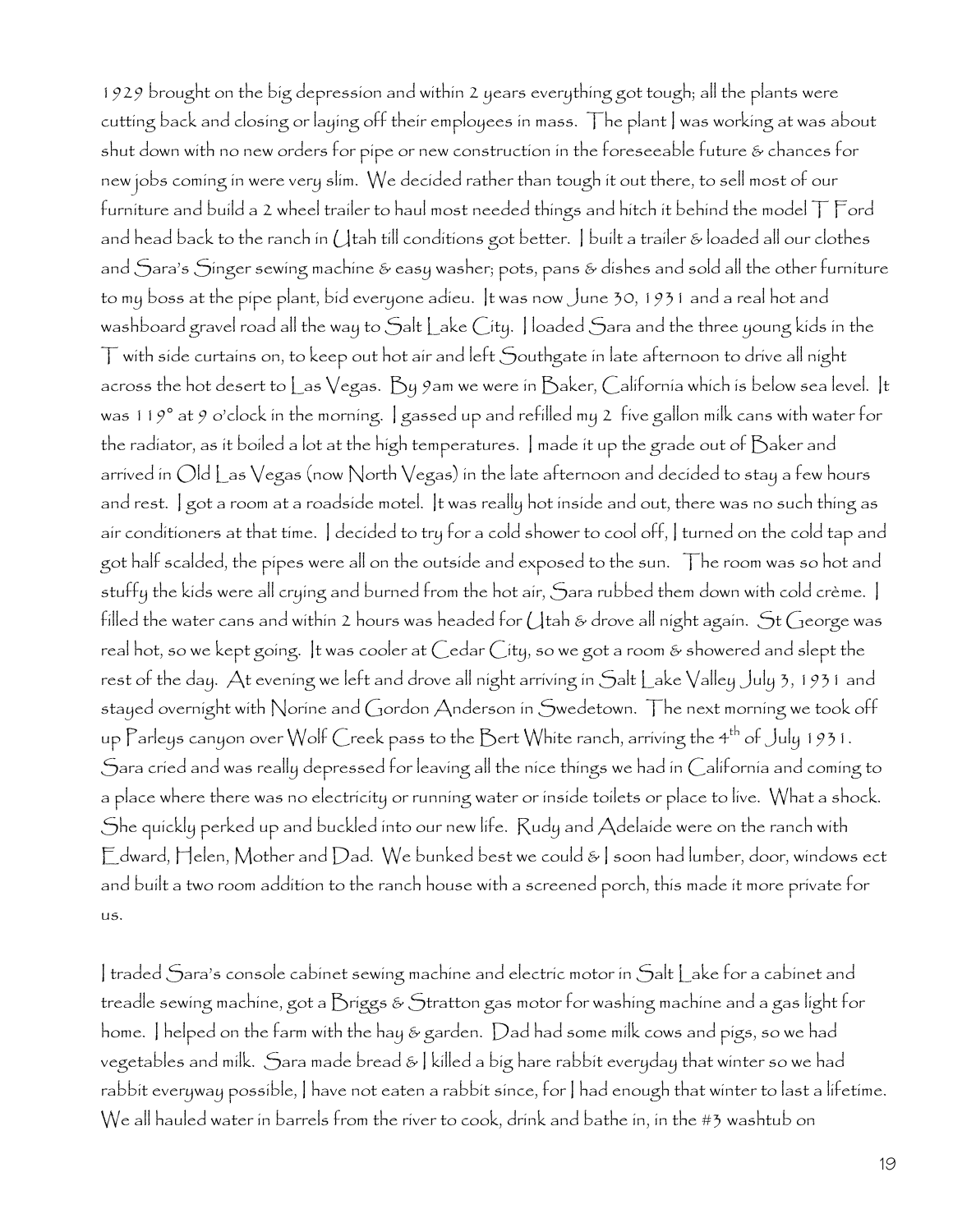Saturdays. There was no job or work anywhere, everybody was struggling to just exist. Most of the farmers were milking a few cows and separating the cream and putting cream in 5 gallon cans and sending it to Provo once a week with one of the Michie boys at Farm Creek who had a truck with a rack on it. The first part of February 1932 he told the farmers he was quitting the cream route, the ranchers held a meeting to get someone else to take over, no one else had a truck so they sent Frank Clark to talk to me and see if ] would use the two wheel trailer ] had made in California and the old model  $\top$  and take the cream route temporarily. I told him that I did not have enough money to buy gas to do it, he loaned me \$5.00 for gas. I gathered the cream cans with his help & he made the trip with me on Feb 11, 1932. I paid him back the \$5.00 & made the same trip every week on schedule for the next several years. I made a deal with the farmers to cash their cream checks and bring them the stubs and any merchandise they needed for their families on a small commission basis. So each week I had a shopping list from each one. By April of 1932 the load of cream cans increased and the 40 hp 4 cylinder T ford had trouble getting up the golden stairs and other hills and canyons. The splash system for lubrication of the motor was not enough to keep from burning out the Babbitt bearings in the connecting rods which happened several times. One time going up Daniels canyon as I reached the top a bearing went out. I pulled over by the old Bethers gas station which was there then and blocked up the front of the  $\top$  Ford, got out my leather boot and wrapped it around the crank shaft & put the bottom of the rod back into place, tightened the 4 bold, cleaned out pieces of Babbitt, put the pan back on & 4 quarts of new oil, which I always carried along. I cranked the motor up and headed for home with only one hour delay time. The next day at the ranch I pulled the pan off again and removed the piston from the bottom, heated up my gas burner and melted new  $B$ abbitt & made new top & bottom bearings and scraped it to fit the bearings. By the summer of 1932 I had to get a bigger car to do the job. I traded the  $\top$  Ford in for a used Oakland 6 cylinder touring car, this had more power and a self starter. The radiator was pretty plugged up and would boil on long pulls, it had wooden spokes in the wheels which would shrink in dry weather & I had to put metal shims on the end of the spokes. I got by ok the rest of 1932 and by the spring of 1933 the cream can load had grown and I had a car full of people every week who wanted to ride to Salt Lake & back, I charged them \$1.00 each way. I had now changed from taking the cream to Provo and made a deal with Nelson Ricks Creamery to take it to Salt Lake, this was better for everyone and increased my load. However I needed a larger car & trailer for I was having trouble with the trailer axle and bearing on a trip home out in Strawberry valley. I broke an axle on one side of the trailer letting one wheel off, I got out my axe and cut a quaking aspen from the hillside nearby and jacked up one side of the trailer and chained one end for the quake-pole to top and front of the trailer & let the broken axle slide down on the pole and took the trailer, Indian fashion with one side riding on the pole, there was snow and ice on the road so we got home with little trouble, only had to go a little slower. I went back to Salt Lake the next day and traded for a big 9 passenger Cadillac Limousine which was owned by Walter Driful the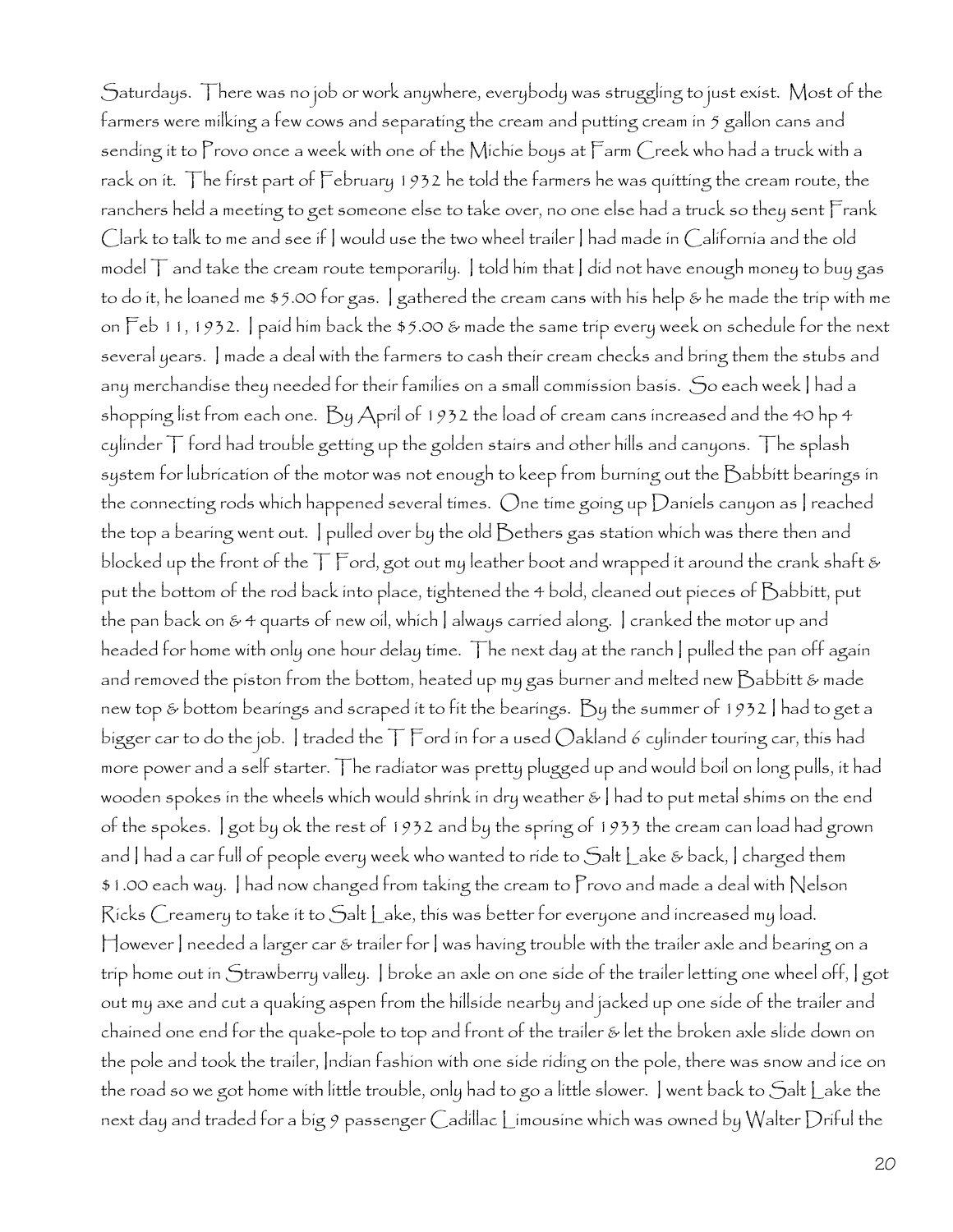owner of Auerback Company, it was his chauffer driven limo and in real good shape, like new. He wanted a new one and knew my  $D$ ad & Mother well as they worked for him before they went to the reservation, when they lived in Walker Lane. So he gave me a special deal & took some of it out in Christmas trees. This car was ideal as | could haul 8 or 9 passengers and pull a big load as it had extra large tires & springs, a big  $\sqrt{8}$  motor, big battery, electric wipers & deluxe everything. I traded the Oakland car to Consolidated Wagon & Machine for a new four wheel farm wagon with heavy duty rubber tires and just the running gears. I built a wooden box on it to hold freight & lots of cream can & a good heavy duty trailer hitch. Thus I used this four wheel trailer to haul cream to Salt Lake and freight supplies back & forth and had a full load of passengers every week as few people in Tabiona and Hanna had cars at that time, and could ride to Salt Lake and back with me cheaper than they could drive anyway. I made this trip every Tuesday and came back on Wednesdays for several years.

In the spring of 1934 I took Sara, Mother, Dad, Edward & Helen in the Cadillac on a trip to California, to Los Angeles & visited in Whittier with Dad's sister, who he had not seen in many years & also visited Margarite, Ethel & Fred in Hollywood, then up the coast to Sacramento and over Donner summit and on to Reno and Wells, visited Mothers brothers in Elko, then back to Salt Lake and Tabiona. Mother & Dad were so impressed with California and the climate picking oranges in March instead of snowballs in Tabiona.

In 1935 the Distafano's had a small store on main street in Tabiona and hauled their supplies with a small truck. Their business got real slow as I was supplying most of the peoples need with the cream route. In 1935 Ralph Maxwell rented the Johnny Johnson building on main street ½ a clock west of the Distafano's store which was operated as a store for a short time by Charley Bartello and Johnny Johnson, neither of which could make a go of it in the store business. I made a deal with Ralph Maxwell to haul his freight back from Salt Lake on my regular trip each week and keep his books for him & haul no more groceries or dry goods for anyone else. Ralph had a wife and 3 small kids when he opened the new grocery store, living in the rooms adjoining the store. He had one old timer hand gasoline pump, with a 500 gallon storage tank under the ground. I hauled his gasoline each week in 50 gallon steel drums & siphoned the gas into the storage tank. This made me all the load that I could haul in the new four wheel trailer and pull with the Cadillac and cut my pickup stops to the wholesale grocery and notions and hardware at the  $ZCM$  on  $2^{nd}$  west between 1st &  $2^{nd}$  south and the Covey gas company on North 2<sup>nd</sup> West. With me doing the buying and the coaching Ralph on how to operate we soon had the Distafano's store out of business within a year. I could plainly see that  $R$ alph wasn't going to make it much longer either, as his wife was real extravagant and wasteful & they were to easy with charge accounts. They got real low on operating capital and I saw an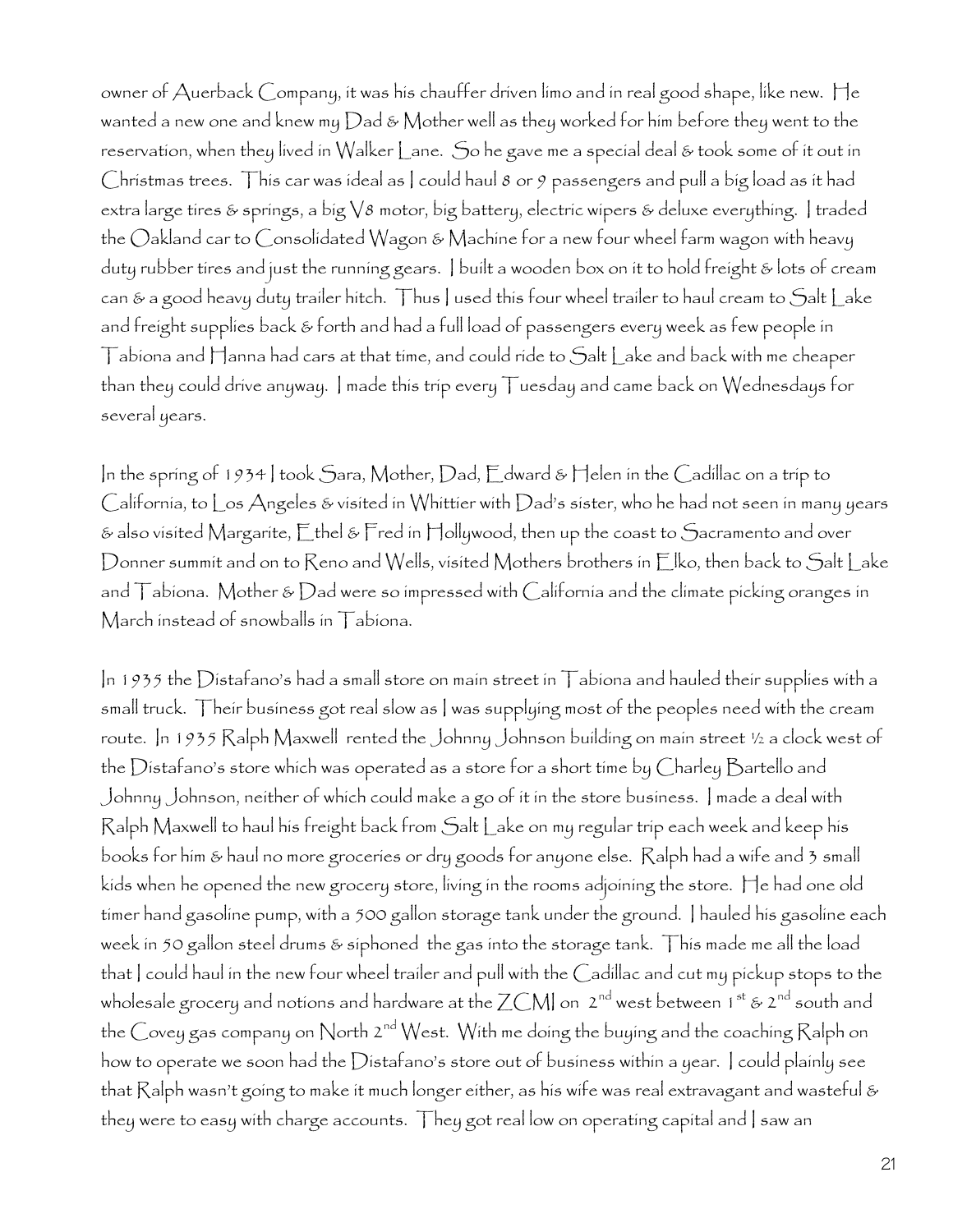opportunity to get into it. I talked to  $D$ ad & Mother and got their interest and backing, then went to Johnny Johnson and talked to him about leasing his building with options to buy as Ralph was in a big bind to come up with another years lease. Johnny looked the situation over and decided to make me a good offer for a cash sale, this would get him off the hook with Ralph. Johnny would take \$1,500 cash for the one acre lot and store building and living rooms.

In 1935 Dad and I went to Moses Taylor at Kamas Bank which he had personally known for many years and borrowed the money for one year, to buy the property and had enough in the checking account at the bank to buy the opening stock for the store, Mother would operate the store, I would haul the freight, keep the books, keep things in order and in line with good business practices. Johnny notified Ralph that we had bought the property and were going to open the store. The Distafano's store had closed so Ralph contacted his brother who put some more money with Ralph and they moved to the Distafano's building and were dead set to eliminate the White's from the store business. Ralph's brother Les had a store in Altonah and was doing ok, he thought that putting some more money in with Ralph and coaching him along, they could have it all in Tabiona in a short time. Les with he truck bought and hauled Ralph's freight with his own freight for the Altonah store. The went all out real liberal with their charge accounts in Tabby and Hanna. Mother and I sold for a little less and got mostly cash, as I had most of the peoples cash income, as I had the cream checks and could control the charge account of the few and best account we had, I was loaded both ways to Salt Lake and back with cream, groceries and gasoline, plus the passengers all the time.

By the end of the first year of Mother's and I operating the store, mothers feet and legs were hurting her a lot from being on them so much and so long, so I made a deal with her and paid the \$1,500. off at the bank and got a deed to the lot and the store and paid her off in monthly payments for the stock in the store. Sara and I and the 3 kids were living at the ranch in the rooms when our son Vernon was born on June 10 1936 with Mrs. Wagstaff attending as mid-wife, everyone got along just fine. On July 19 1936 my sister Norine died in Cedar City hospital, Dad, Rudy and Adelaide were there when she died. Gordon & Norine were in Carmal Junction working on construction of a new highway through Zion's Park when she took ill and he rushed her to the hospital and notified us. We drove to Cedar City in Rudy's new Ford and she died that evening. I moved Mother from the store back to the ranch in the fall of 1936  $\&$  Sara and the kids to living quarters adjoining the store. I bought a new big coal and wood range for cooking and heating in the kitchen and an oil heater for the store and carbide light for the sore also. I went to Vernal and bought a big kerosene burning refrigeration to keep the perishables in at the store along with the ice cooler, which was cooled with blocks of ice, which Dad and I cut and hauled each January from the river and stacked in a large ice pile one for the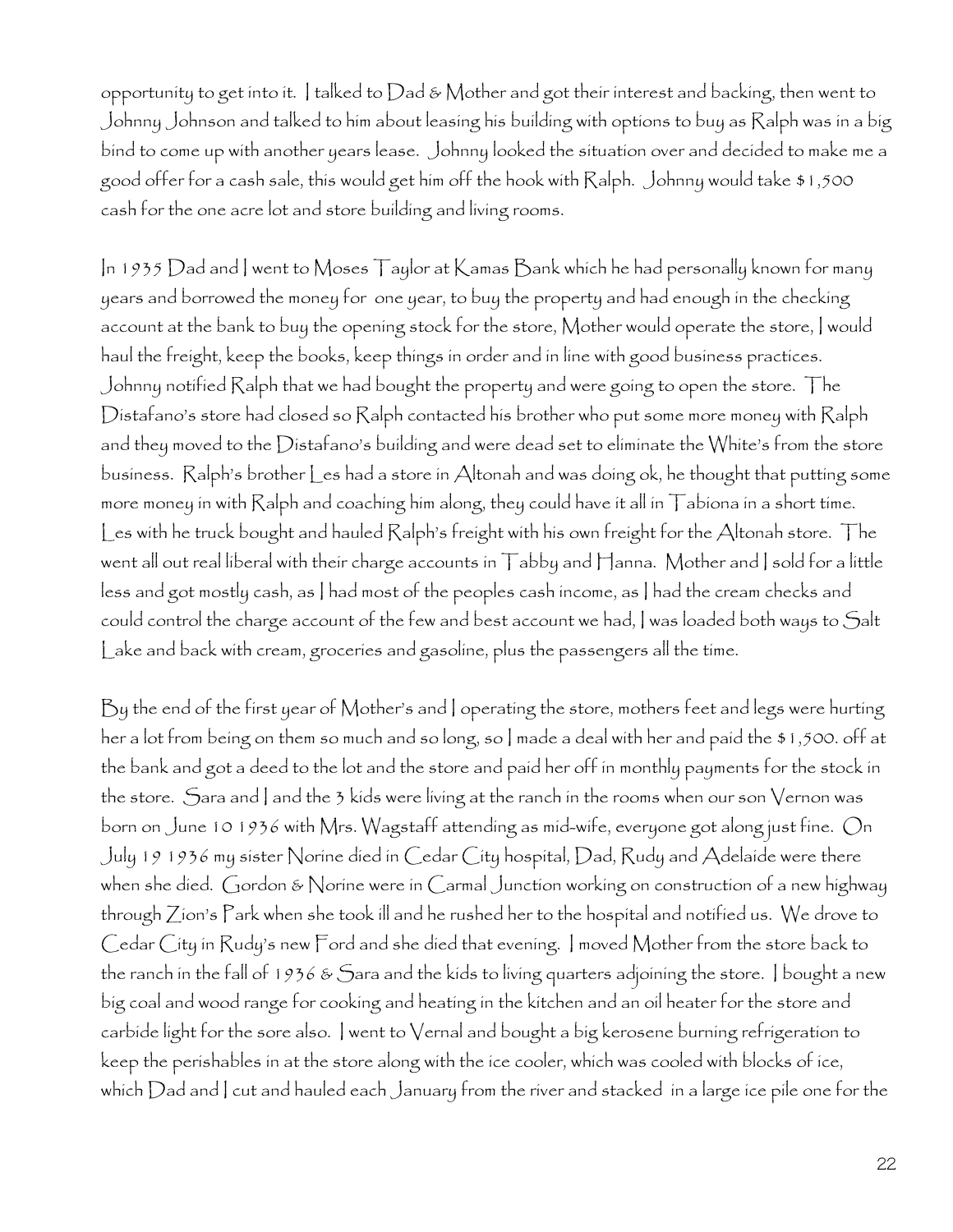store and one for the ranch, we covered the ice and on top with 2 feet of sawdust and had plenty of ice all summer each year.

In the spring of 1935 I had heard of a new distributor for Easy Washing Machines with gas powered motors and Zenith radios with 6 volt  $DC$  battery, they were looking for dealers in rural areas. I went to see them, they were in a small building on  $2^{nd}$  South and about  $4^{th}$  East , it was called Flint Distributing Company, with Leland Flint as head and Ernest Capel, the secretary and credit manager, Melvin Blood as the bookkeeper and one man to handle and load the appliances. Up to then the only ones making radios to operate on batteries in rural areas were the Sears Roebuck & Company and Montgomery Ward mail order houses. I had the first and only radio in Tabiona in 1931. I bought it from Sears soon after arriving from California. Sears had a store on State street and  $3^{rd}$  south where the Capital theatre now is. This was a table model radio with one large A battery and 3 B batteries, all dry cells. By playing the radio 2 or 3 hours each evening the batteries would last about 3 months, then had to be replaced. The Zenith Radio Company of Chicago saw the huge rural market which needed more powerful and economical radio for all the people who did not have electricity, so they made a nice cabinet radio with large spinner dials and only had one 6 volt rechargeable car battery to operate it, they then teamed up with Windcharger company of Chicago to build a windmill that could easily attach to a 6 bolt generator with metal frame work to the tail and a metal frame with 4 legs for a tripod for the stand to bolt to the roof of a building and a governor to control the speed and generator. This was called the Windcharger, it was a singled blade 5 ft long with two terminals to attach heavy wires too, which run to the batteries to keep it charged, this was a terrific new idea for the people in the country, so they could have electricity of a sort which could operate radios and two or three 25 watt six volt bulbs for lights in the homes.

I signed an agreement to be the exclusive and only dealer for the new Zenith radio and Windcharger in all the Uintah Basin from the Strawberry valley to the Colorado border. I built a pyramid shaped building a few feet west of our living quarters at the ranch about 20 ft tall and installed a Windcharger on top with wires running to a heavy duty 6 volt battery on the shelf at the bottom and then a pair of #6 wires from the battery to the inside of our living quarters and some 25 watt globes for lights. By 1936 I had become the largest Zenith-Windcharger dealer west of the Mississippi river for 2 or 3 years. I was used by the Zenith and Windcharger companies as a reference and they had several pictures and articles written on me at the time. I also sold many easy washers with the wringers and the Briggs & Stratton Motors. This kept me real busy selling and installing all over the basin, with Sara tending the store.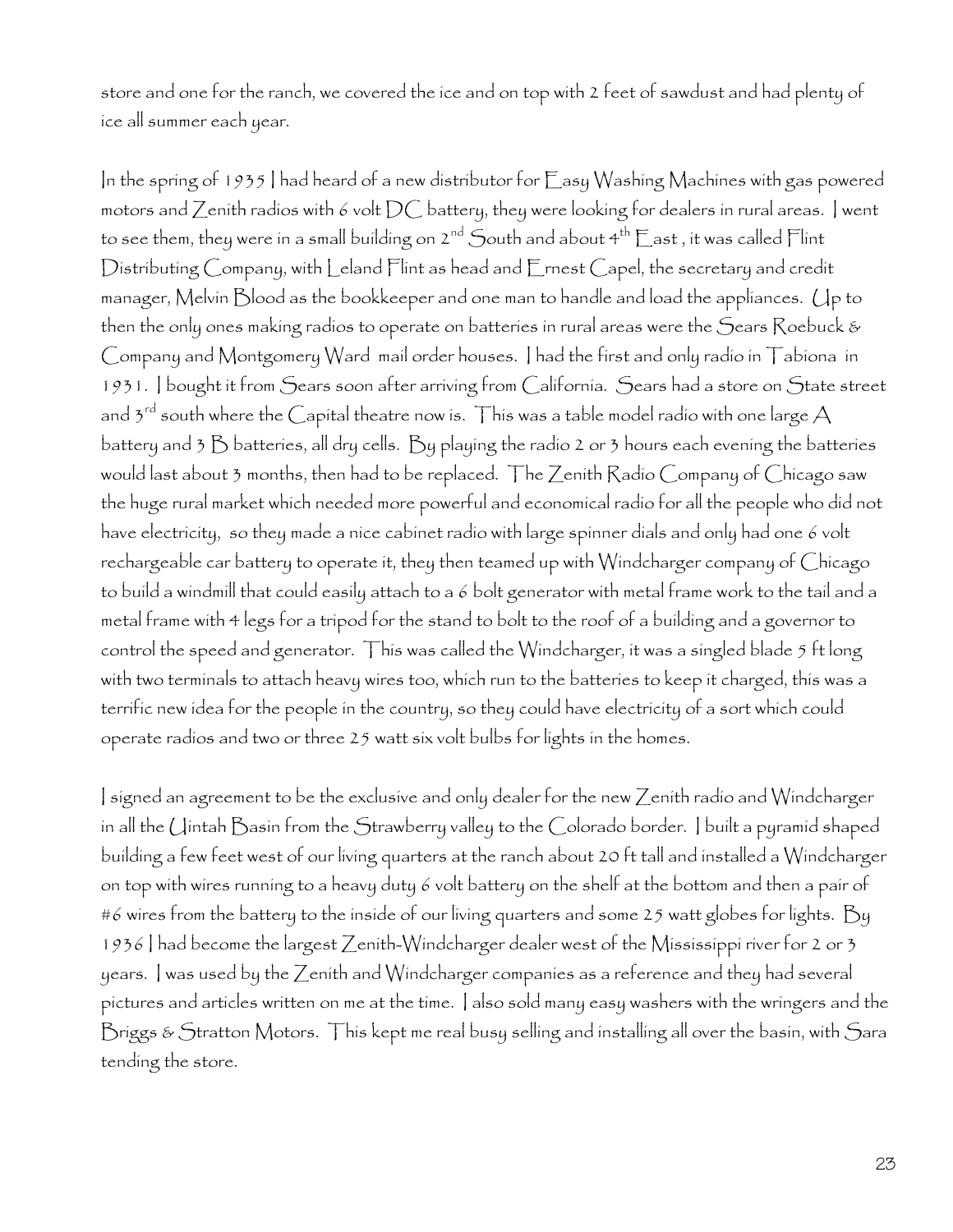In 1935 the big Depression was still on in full blast and President Roosevelt had started a public works program to put people to work at \$40 a month with some drought relief programs to help people and communities develop public water systems as a drought was also on. John Jones was then president of the Tabiona town council and I was a member of that council. We applied for some of that drought relief money to put a water system into the town of Tabiona, we got a federal grant of \$4,500.00 to buy pipe and build a headhouse and with the  ${\sf APQA}$  project for the town to dig the trenches and lay the pipe. I talked to Elvin W Lewis and he made a deal with me to sell one of the springs on his place to the town for \$5,000.00 cash, including one acre of land for the head house and the right of way for the pipeline. We called a hookup fee from the town people and paid Elvin the money and got the deed to the spring  $\varepsilon$  one acre of land with the right-of way signed by  $\sqsubset$  lvin and his wife Angie Lewis. In the meantime Johnny Jones, Johnny Johnson & I scouted around and found some used steel boiler tubing at WS Steel in Provo, UT, this was the best we could do for the grant we had. This tubing was in 10 ft lengths and had to be welded together with acetylene torch. We knew this would only last a few years and would have to be replaced with larger cast iron pipe; but it would establish the water system for Tabby – town and make a payroll for some of the local people. The trenches for the pipe were all dug by hand with pick and shovel from the Lewis spring to town and up and down each street & a 10 x 10 x6 foot deep headhouse of concrete feed the 1,300 foot pipe line into tow, there was a screen to cover the spring to keep it clean. Johnny & I took my car and trailer to Provo several times and hauled the tubing back to Tabby. I hauled it free of charge in order to get the water system established. The people were all happy and delighted when it was finished and did not have to haul water from the river anymore. We set up a fee of \$1.00 per month per hookup for maintenance.

In 1937 my needs for a bigger outfit to haul freight and the needs of the community had come, so I traded with Streator Chevrolet Company for a new ton and a half six cylinder take rack Chevrolet truck. This filled my needs real good then. I spent some time in digging the dirt out from the unfinished basement by pick and shovel with a wheelbarrow and wheeling out to the back lot & built forms completely around the inside of the store foundation and screened and hauled sand and gravel from the sand bar in the rivers, mixed concrete with a gas powered mixer and poured 8 in walls all around the basement and a 4 in cement floor throughout; extended the back of the store to cover the new foundation about 15 ft. This made us more room for the store and I divided the basement into some bedrooms for the kids and a fruit room with a small workshop. The ceiling part I finished into 2 extra room with stairs to them from the outside up the back, the kids now had more privacy with their own rooms.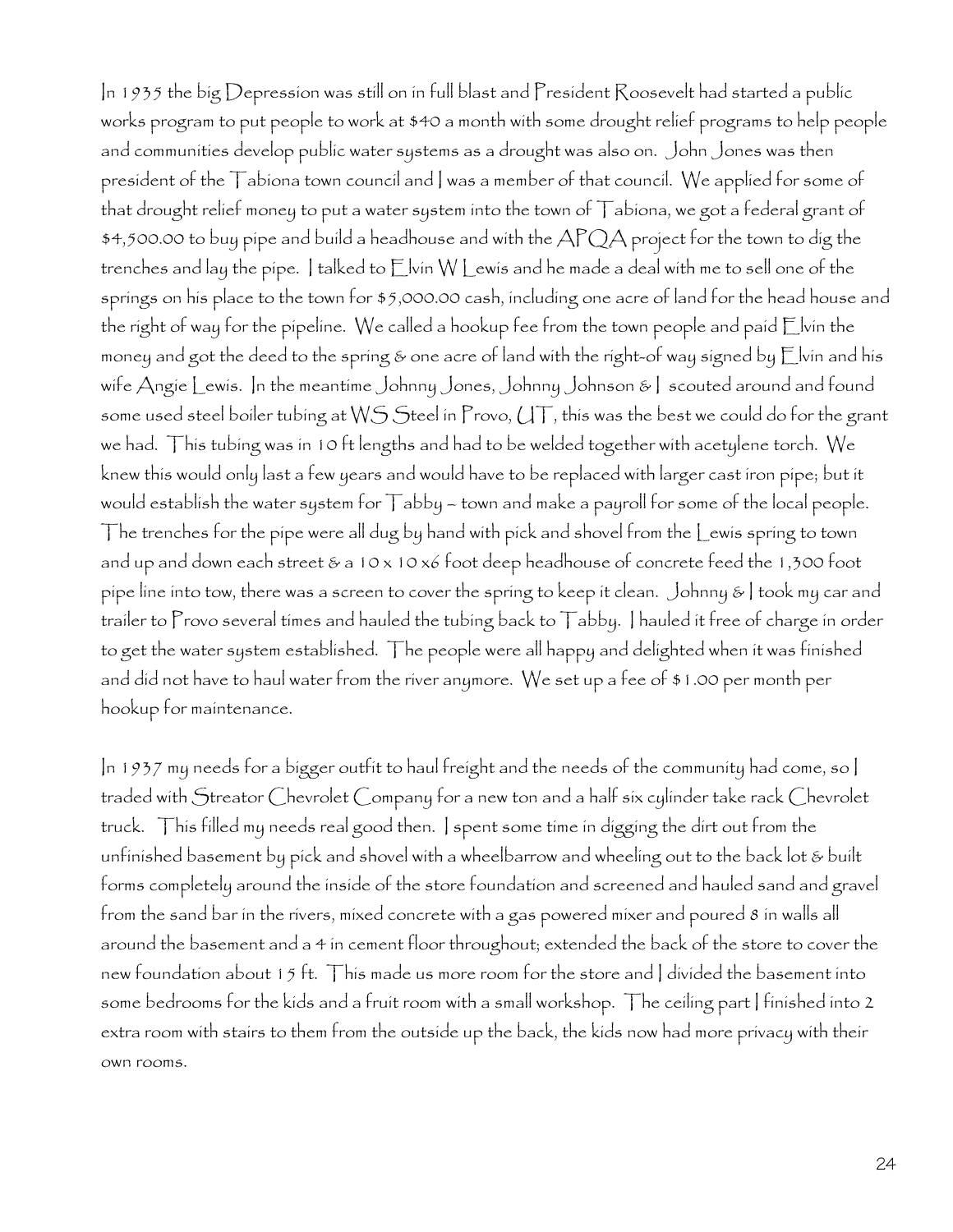In June 1937 I loaded the personal belongings and some furniture of Mother and Dad. Dad & I along with Reggie Stirk moved Mother & Dad to Rocklin, CA on highway 40, a small village 3 miles from Roseville, where Dad had bought an acre or so with a small house on it and moved in, they were tired of the cold and snow and wanted to spend the rest of their lives in a warmer climate and raise a garden the year around. Dad gave me the deed to the cemetery lot at Holliday which he bought in 1909, when baby sister Ruby died and he planned to be buried there with Mother, his Mother and father, but decided he wanted to stay and be buried in sunny California, which he did. He and mother are buried in a lovely cemetery in Fair Oaks, California a few miles from Rocklin.

Rudy and Adelaide built a nice house on the Rocklin property and several of their kids were born there and all are still in the area. In 1938 the economy of the country improved from the big depression and the government had many programs going to help all rural areas, that the existing power companies could not do. Rural Electric Association (REA) agents came into Tabiona, Hanna and Utahn areas & all other parts of the Uintah Basin except Duchesne, Roosevelt and Vernal who already had power from Utah Power & Light, talked to the people and got enough of them to sign up for power and to be members of the co-op and put up a \$50.00 fee for a hook-up, this was done. By the fall of 1939 the lines were completed to the north side of Tabiona, including a line 1 mile to the Bert White ranch, which I had signed up for as the first 2 members in Tabiona. I had already wired the store and living quarters and was ready for the meter and the line from the transformer when it got there and was first in Tabby to have bright and shining new lights and power. We were all happy as we could now modernize everything and I was swamped to my limit for the next several years helping wire houses and selling all kinds of electric appliances, washers, refrigerators, radios, toasters, irons and ect. Along with plumbing supplies for bath rooms and septic tanks, kitchen sinks and cabinets. I still had the exclusive franchise from Flint Distributing, so I sold Kelvinator Refrigerators, Zenith radios, EasyWashers and Bendix automatic washers and dryers. These were considered the best by most people. The Flint Distributors had grown fast with this line and had moved to a new larger warehouse and office on  $2^{nd}$  South between  $2^{nd}$  &  $3^{rd}$  West.

In 1940 the neon lights and signs were the new thing and several manufactures were opening up in Salt Lake. I knew one man who had his shop open about a year on State Street, his name was Bill Monay of the Monay Neon Sign Company, and I went in and talked to him about a sign for the store in Tabby. The following Sunday he and his wife came to Tabiona, Sara fixed them a nice chicken dinner and Mr. Monay designed us a fine flashing pink and green sign, "Whites". In about 2 weeks he came back out with 2 helpers and installed it. This was the first neon sign east of Salt Lake, there was none in Park City, Heber City, Duchesne, Roosevelt or Vernal, and thus I had another first.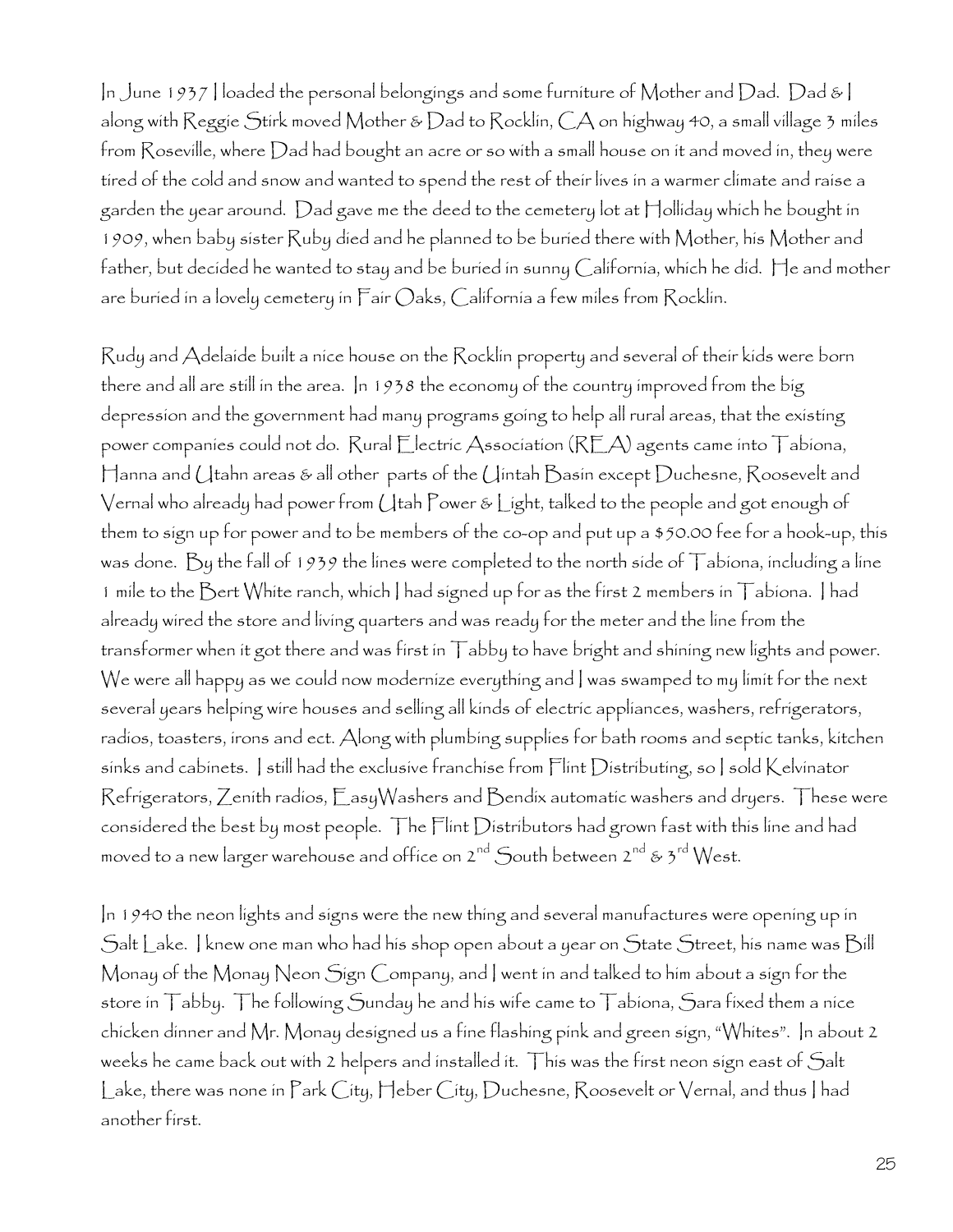December 1941 brought on the war with all its restrictions and regulations. Gas rationing and rationing of many items of metal and food. I was lucky to be in the general merchandise business in the country and having many good connections for many of these items. I needed to trade for a larger truck to haul cattle, sheep, lumber and whatever, so I traded the 1937 Chevy ton and a half in to Streator's on a new cab over heavy duty six cylinder two ton Chevy truck and bought 2 x 2 hardwood stake and 1 x 4 hardwood 14 ft long with bolts and built a high cattle rack for the truck. In 1941 I made a cover for the top of this truck rack and Dave Thomas of Duchesne and I went to Mona,  $\mathcal{U}\mathsf{T}$ and helped trap some elk at the mouth of the canyon, north and east of Mona; hauled two loads of young elk, (13 total) back to Tabiona, put ear tags in their ears and turned them loose at the mouth of  $\top$ armcreek on Indian land and established an elk herd that is now in that area. In 1940 | bought and installed a new Tokeheim Gasoline pump (now the boys wouldn't have to hand pump the gas) in front of the store, to replace the old gravity flow pump and sold regular gas. During the war years gasoline was rationed and everybody had to have ration stamps to buy gas. The ranchers were important as they were the ones who raised the livestock and produced grain and produce to geed the people. Their quotes for gas was good, I too had a good quota for gas stamps, as I hauled the food from Salt Lake and live stock to the Salt Lake market. I also hauled a lot of lumber from Johnson Saw Mill to the Jankeys Mill in Salt Lake who had a government contract to make shipping crates for the Army, so I got plenty gas stamps to do this. The ration board for Duchesne county was in Duchesne and 2 members of that board, Cliff Mickelson and Dean Powell, gave me a tough time with the ration stamps, so I went to the OPS headquarters at the state capital and talked to the head man for the state of Utah, a Mr. Clark and informed him of my situation, he made a few telephone calls to prominent businessmen and verified what I was telling him. He found out that I was a big game hunter as well and told me not to go to Duchesne anymore for stamps so I had priority to come to him for what I needed to operate with. Tires also were rationed and hard to get. I had my buddy George Allmark who was with Goodyear Tire and Rubber company, who could always supply me with tires and tubes if I had a priority. I would just go to the capital and get the priority and then right on down to see George and get the tires with no problem. I sold the ranchers the tires they needed and the extra gas for their pickups and the Duchesne ration board was going crazy reporting me to the state OPS office for helping the ranchers with some of their needs, which they could not get from the local board themselves.

In a couple years Dean Powell got real desperate for some tires of his own for his pickup which he was hauling mail daily to Hanna and back, and he was head of the OPS board in the county, but could not find any tires, so he came to me at the store on his way to Hanna and showed me his tires on his pickup truck, they were all bald and no spare, he was desperate. He asked me if I could help him in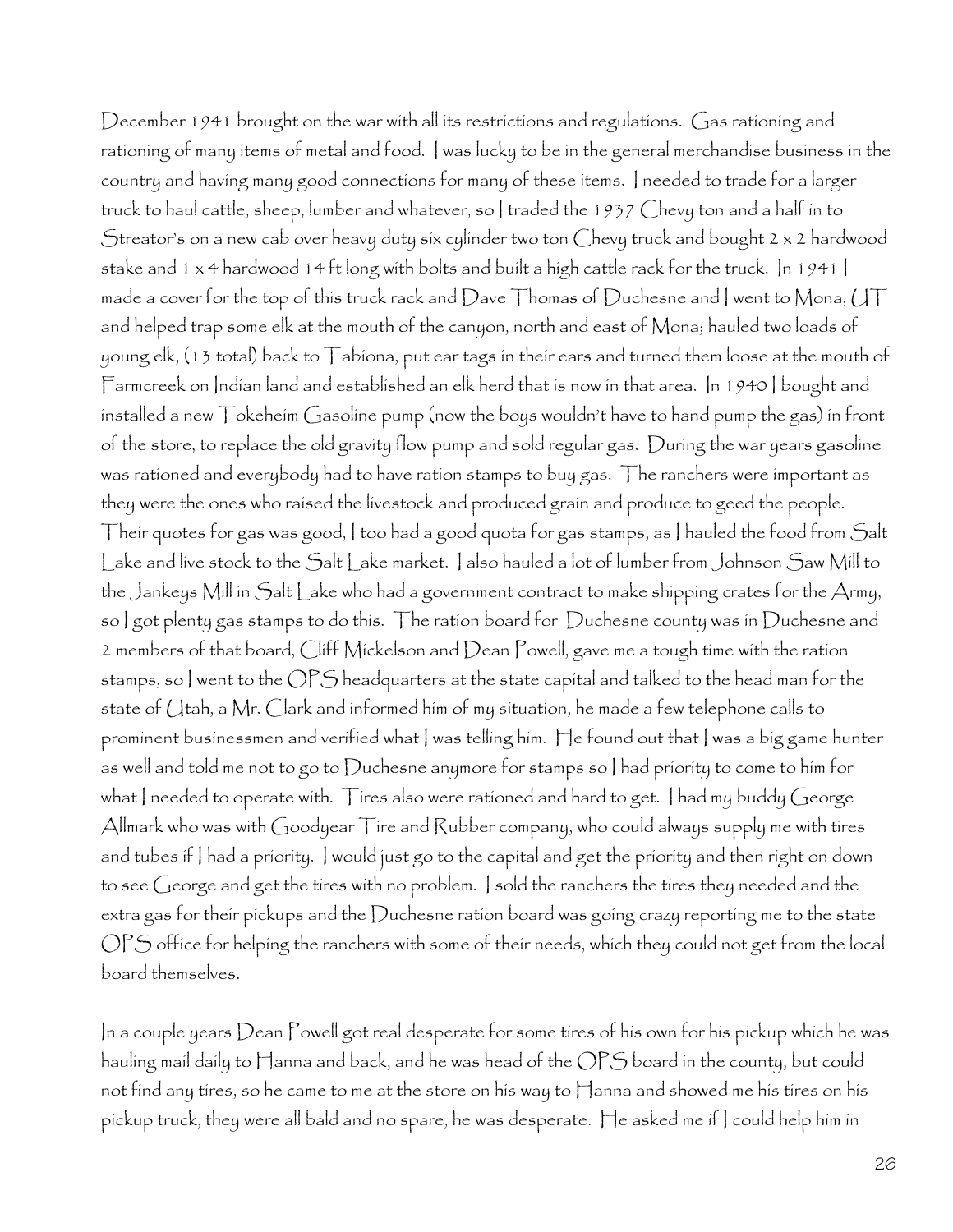any way. I told him sure, and to drop by in a couple days and I would have him 4 new tires and tubes at the regular list price. He could not believe it, but stopped by the store in a couple of days on his way to Tabby post office and just stood and stared at the new tires I had gotten for him, he could not believe his eyes. I then handed him a bunch of letters he had written to the state  ${\rm OPS}$  complaining about me. I asked him if that was his signature on them, he went pale and speechless, I just calmly told him I always believed in living and let live and that I thought I had treated him more than fair and friendly than he had treated me as he had turned me down flat a couple years back when I went to Duchesne to get paper for a spare for my truck to haul lumber to Salt Lake.

Many items were rationed during the war such as soap and wholesale grocery allotments were small. The wholesalers had no way of distributing the few cases of some scarce items they got each month to the large stores without creating a fuss. So the Utah Wholesale Grocery, where I had bought for years, decided to divvy out their scarce items, that they got to 3 out of town customers, to avoid hassle. The 3 stores that were selected were "Whites in Tabiona", "Quality in Wells, Nevada" and "Oliver Ames Store in Afton, Wyoming. We all had our own trucks and hauled our own loads, so we 3 had more scarce items to sell and ration to our customers than the larger stores in Salt Lake did. The same was true with appliances, for  $|$  had an inside track with  $\Box$ int  $D$ istributors.  $|$  sold them scarce items they needed, such as butter or sugar (by the 100 lbs) and they hid their radios, refrigerators and appliances for me and got them out of sight of the big dealers. The same was true with Burrell Bottling Company, they got me enough sugar, for they were in the soft drink business and could get plenty. I had a lot of good connections in Salt Lake for all kinds of items and spent ½ a day each week picking up goodies from one place and taking them to another and filling my load for Tabiona.

I was doing a lot of big game hunting at that time in several states and had several wild cat rifles and loaded all my own ammunition, components were really scarce. Jeno Orland,  $\bigwedge$ ce Webb and ] were hunting buddies and had done a lot of loading and shooting together. Jeno had a friend that was with the Illinois Power Company, a subsidiary of Winchester Western. I talked to him and he said he could get us rifle primers in lots of a million at a time, but it would take a double "A" priority. I headed for my good buddy at the capital OPS Chief Clark, we looked over the regulations and decided I could qualify, as I lived in the country with lots of livestock and was a hand-loader of ammunition and needed to make ammo & bullets to control predators and could ration primers/bullets to others who were hand-loaders in the Western states. I tip-toed out of the capital with a double "A" priority and ordered the shipment by railroad express of one million primers, they arrived in Salt Lake about 6 weeks later. We split them 3 ways between us and started to trade and distribute them to handloaders, , it was like a gold rush, and everybody was contacting us for primers in a few months. I got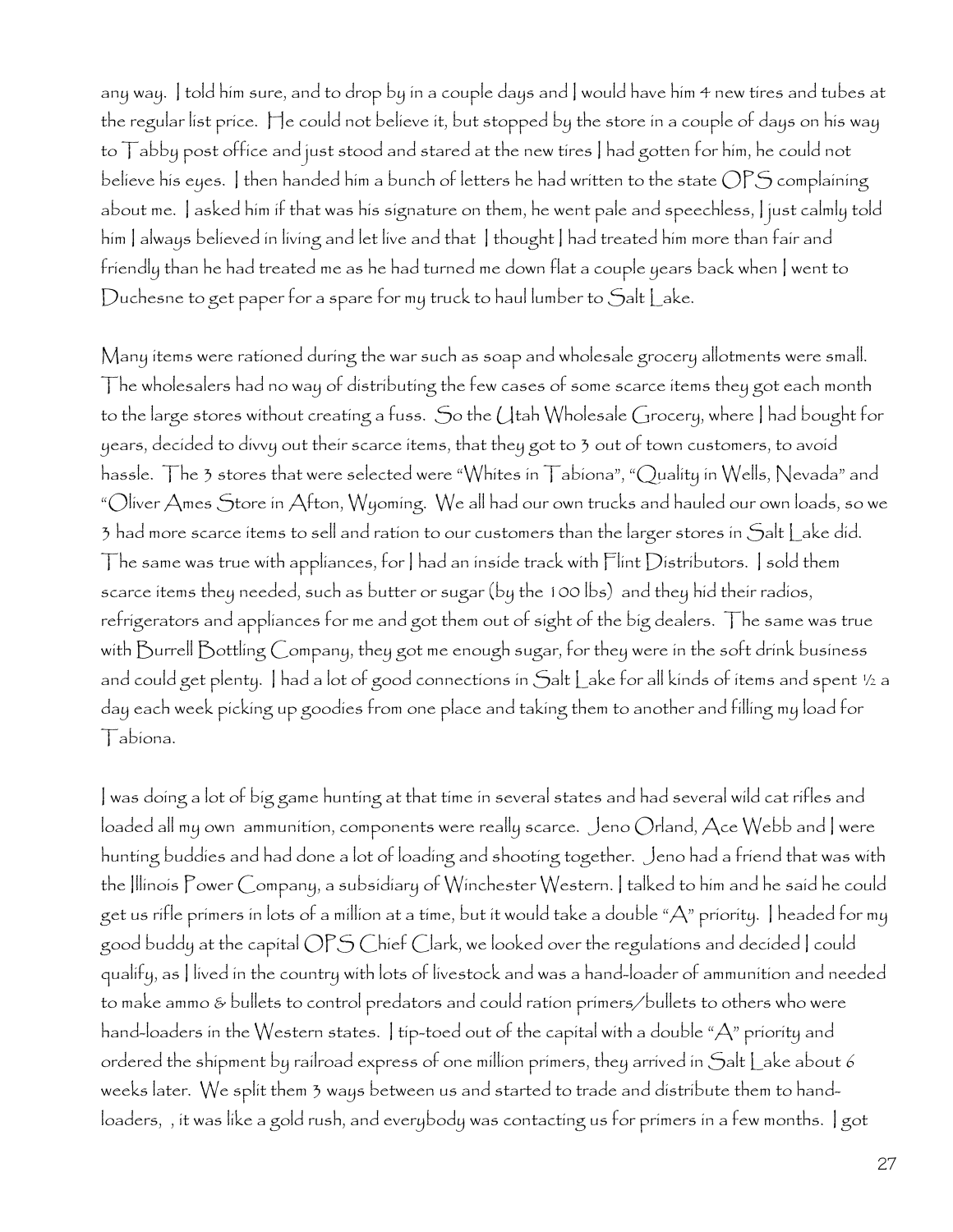another priority and we ordered a million and ½ more primers. According to the record, I was the only man in the US in World War Two that qualified for this type priority. I distributed primers and bullets all over the western states. Copper tubing took a high priority to get, I just happened to be in the refrigeration business under the title of "Whites Mercantile and Service Company"' so I could buy copper tubing by the roll and trade to Fred Barnes the bullet maker, which he used to make the jackets for bullets, thus my steady source of all sizes of bullets which I loaded for the farmers and ranchers to control predators.

My son Myron enlisted in the Navy at the age of 18 and spent some harrowing experiences in the Island during the war. When he got out of the Navy and came home we soon sent him on a 2 year LDS mission to Hawaiian Islands.

In 1940 I took the kerosene refrigerator we had in the store back to the dealer in Vernal and traded it for a new Philco electric, we used it in the store to cool soda pop and beer, then sold it to Derrald & Maxine and they took it to Wyoming with them. They still have it in Bountiful and are still using it, making it over 38 years old, it is still going strong. (Note: this appliance ended up with Terri White Lloyd, Myron's daughter and is in Lake Point,  $UT - 47$  years of service)

After the war I built a 30 x 42 foot 2 story cinder block building with a 6 foot breezeway between it on the store, with the ground level as a garage for the truck and car, having large overhead doors and oil heating furnace, a 50 gallon electric hot water heater and 2 rest rooms and showers, with a L shaped platform for appliances, storage and workshop. The top half I finished with knotty pine with hallway and 4 bedrooms, we rented these rooms with ones over the store and another outside one to the fisherman and hunters and the survey people. I built this building in 1 summer, hauled the blocks from Salt Lake, mixed the mortar and laid the blocks, put in the ceiling and roof and the Janky glazed windows and was ready 2 days before the deer season.

When Sara and I took over the store in 1936 there was no place in the area for anybody to get a cup of coffee or anything to ear, except in their own homes, so we soon decided to put in a butane grill and sell hamburgers and hot dogs. I got a couple of butane tanks and regulators, set them up under the stairs at the back of the store and ran gas lines through the wall to the frill at the rear of the old part of the store. We sold many hamburgers and lunches. When we remodeled the store we put a lunch counter and as time went on we put in booths in the rear of the store and installed an electric grill, deep fryer and double ovens in the kitchen and served chicken, steak and roast diners along with the hamburgers and malts.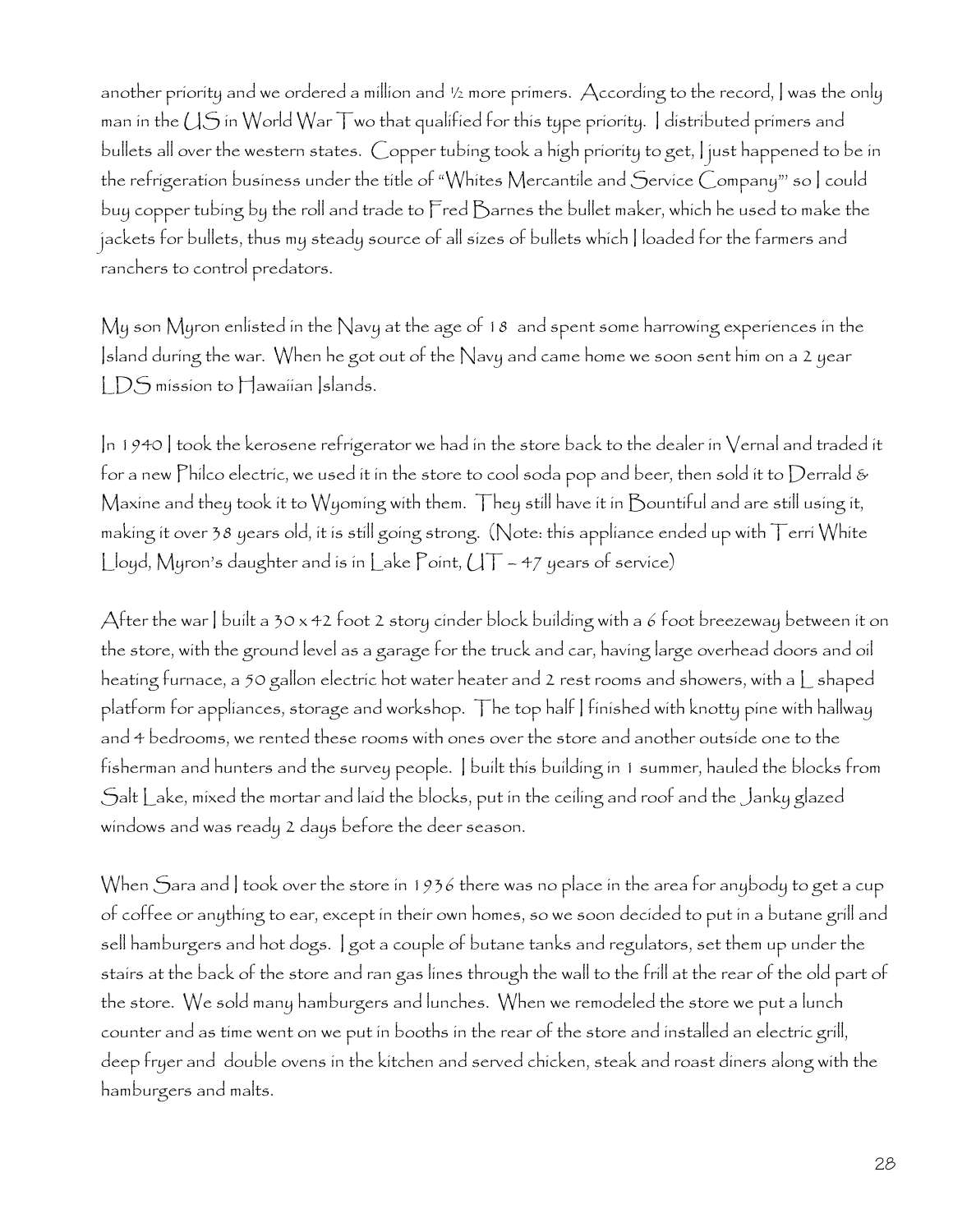We rented the upstairs rooms to fisherman, hunters, oil and pipeline men and geologists and were full for several years as we offered rooms and board, gas, oil and other needs. We trucked cattle and sheep to market in the fall each year and hauled rock salt from Redman, Utah salt mines to the cattlemen each spring. I hauled coal from the mines in Castle Gate for the Duchesne County School District and the  $\top$ abiona school, also for our own stoker at the store. I later converted it to oil burning and installed a 1,500 gallon oil storage tank. I also put in a 2,000 gallon gas storage tank and used it for regular gas and the small 500 gallon tank that was always there for ethyl gasoline. We also had an air compressor with a hose at the corner of the store for everyone to use.

During the winter months for several years I and a few hunting buddies chased and captured mountain lions, mostly taking them alive. I had some good hound dogs, which we would turn lose on the lion tracks, the dog would tree the lions and soon we'd be at the tree, sometimes on horses and sometimes afoot on snowshoes, when the terrain was too bad to get into with horses. We did this all around Tabby, Hanna areas and in the Aventguin and Strawberry canyons. To take the lions alive, one of us would climb the tree with the lion and put a lasso rope around its neck with 1 man on the ground holding the other end of the rope. We would leash the hounds to a nearby tree, so they didn't get hurt or be in the way, when we would spook the lion to jump out of the tree with the rope around its neck. When he hit the ground one of us would grab the lion by the tail and hold on tight and stretch the cat out and hog tie him on his feet, put a stick in his mouth to hold his mouth open and tie the muzzle with strong cord or a piece of wire, to hold it that way, then get him to the nearest road and haul him in.

We then took the live mountain lions to Salt Lake, put them in crates and shipped them to Zoo's all over the US. Over a 20 year period I took over 300 lions both dead and alive out of Duchesne County. As I did this the deer herds increased in leaps and bounds, as an adult lion would kill and average one deer a week, if they had kittens, they kill two or three a week. This really made for fantastic deer hunting during the 1950's and 60's. I don't suppose it will ever return and be like that again as the winter deer range has many other uses and the hunters have increased many, many times over. Now there are more hunters than deer.

In 1946 I traded for a new 2 ½ ton Díamond  $\top$  truck with a sixteen foot van body and a hydraulic tailgate, as the war was over and a big demand for appliances was on and my setup with Flint Distributing was sound. I went all out to sell and install all those things people had been shot on during the war years. I kept an inventory of some of the most used appliances in the cinderblock building and could make quick delivery and I had a good finance plan for the customers thru Redisco the American Motors Company. I sold a lot of refrigerators and washers in the next 3 years and pretty well saturated the area and put a lot of miles on the  $D$ iamond  $\top$ . The time had come where the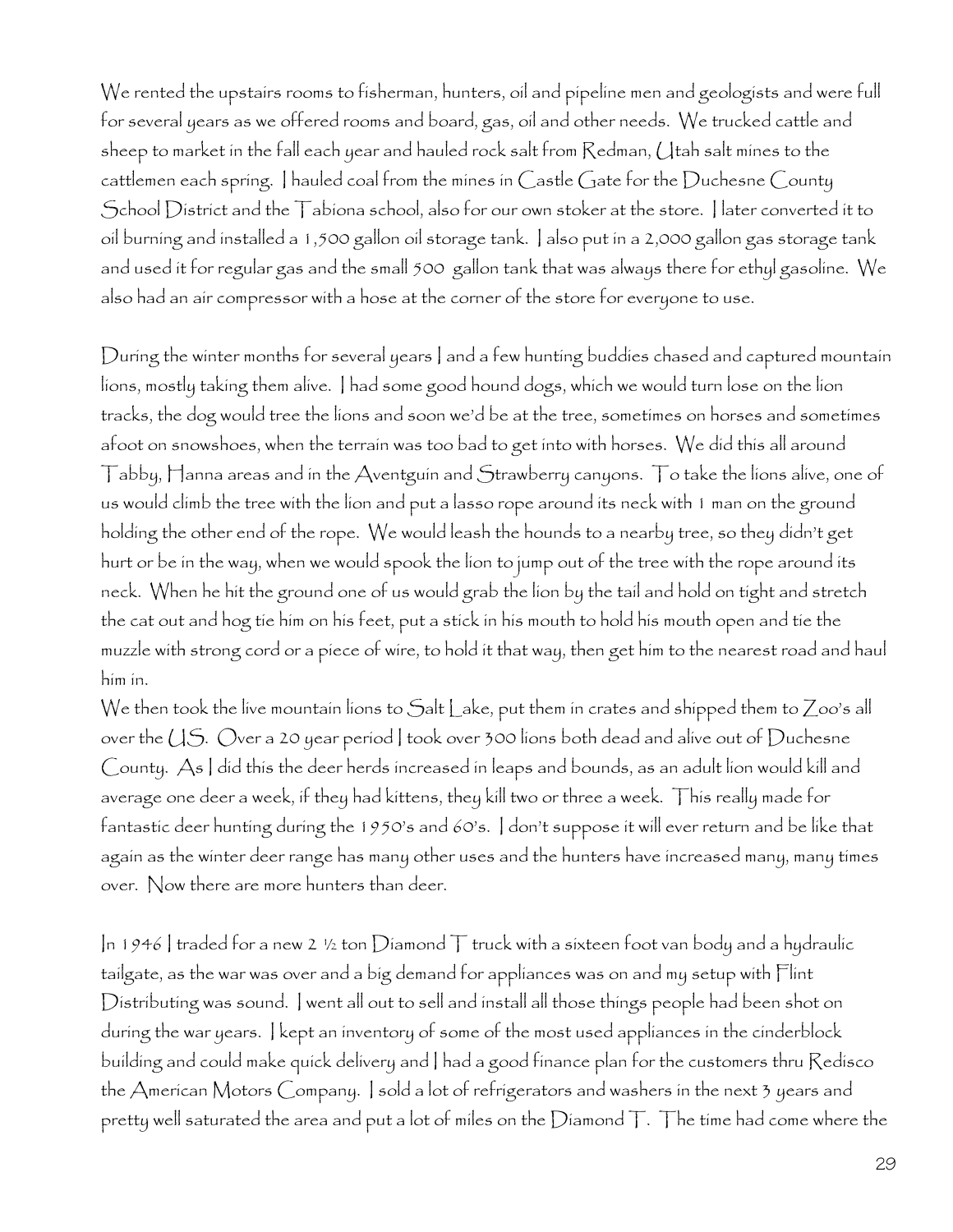need for this larger truck had passed, so a gain traded in for a smaller 1 ½ ton  $D$ iamond  $\top$  with a 12 foot enclosed van and took delivery on it at the factory and hauled a new Buick back in it for Storm McDonald Chevrolet and Buick dealership in Heber City. Derrald went back to the factory with me and drove a new Diamond T pickup back for the Diamond T dealer, Wilkerson Motor Company in Salt Lake. I made enough by taking factory delivery, hauling the Buick back and Derrald driving the pickup for both of us to take the Vista Dome train to Chicago, sight-see for 2 days then hop the greyhound to Flint Michigan, picked up the outfits and drive back to Salt Lake. We did this in March 1979, we came back on highway 30 and in western Wyoming got in a real bad blizzard. Derrald was ahead of me and made it to Lyman and got into a motel and stayed the night and waited for me. I was a few miles back and visibility got down to zero and the snow was drifting deep. I came upon a snowplow stalled in the road, got out and talked to the driver. He was turning around to go back. He told me to pull off into the barrow pit and shut her down, to go with him back a few miles and stay at his place and we would dig out in the morning, he would follow me to Lyman after the winds and conditions had eased up. The next morning after a nice breakfast at his home, the died down some, he started the snowplow up and opened the road to my truck and we dug it out, he pulled me back onto the road and I followed him to Lyman where Derrald was anxiously waiting. We continued on to Salt Lake with the roads open and ok.

For the past several years I had been taking sixteen millimeter motion pictures of wild life and doing some conservation work and have about a 1,000 feet of exciting footage on the capturing of mountain lions and other films on live trapping of antelope in Daggett county then replanting them in Iron county. Another on wild mountain sheep in British Columbia, another on wild bird life. Sara and I took a boat trip to the Islands in the Great Salt Lake to the bird sanctuaries and got a lot of good color footage in 1949.

In 1949 I was elected at the Utah Wildlife annual convention to be the Vice President of the Utah Wildlife Federation under Newell B. Cook. Mr. Cook was for several years director of the Utah State Fish and Game Commission. In 1950 Mr. Cook had bad health and they appointed me as president and he resigned. In 1950 Ross Leonard was the director of the State Fish and Game Commission and was going into a federal job, so I called a meeting of the Utah Wild Life Federation at the New House Hotel with all interested people including the Governor, then J. Bracken Lee, to attend a 2 day meeting to decide on a new fish and game director, for the governor had said he would appoint whomever the Federation recommended. There were a lot of names submitted. The Weber county group recommended a man that was head of the Clearfield Army Distribution Center, we called him and had him come to Salt Lake that evening for an interview. I got the directors of the Salt Lake, Weber, Tooele and Carbon counties together that evening in a meeting and we interviewed J.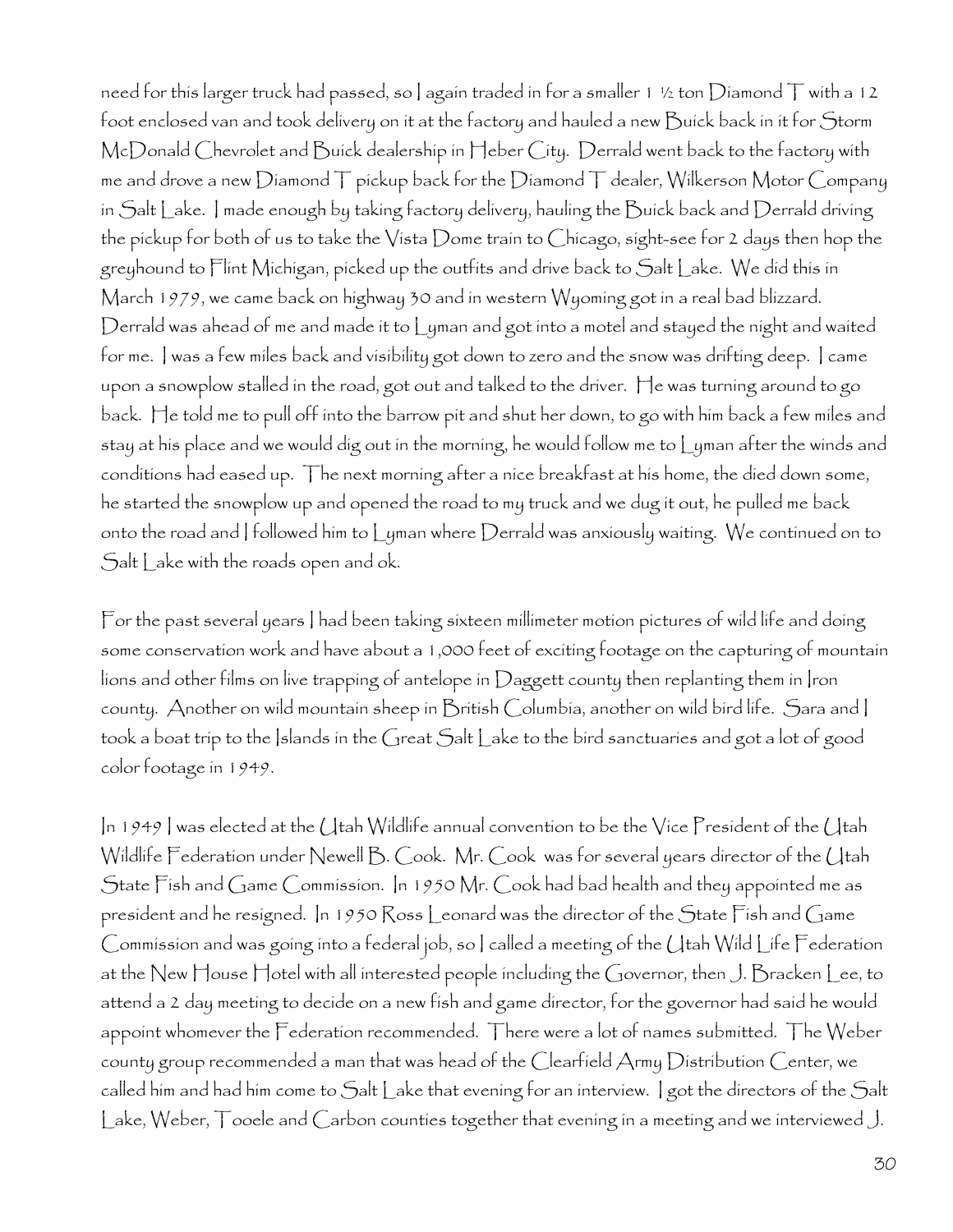Perry Egan. We were all impressed with Mr. Egand and his credentials and we decided he was the man we wanted. The next day in open convention I called for a nomination and sponsors, there were several. Then I took the floor and introduced Mr. Perry  $E$  gan as the new director of the Utah State Fish and Game | called upon him to speak before the convention with Governor Lee in attendance. Nominations were closed and votes were called for. At that time there were 60 chapters of the wild Life Federation in Utah. In a few days Mr. Egan was appointed and was an outstanding director. He completely reorganized the entire operation of the Fish and Game Department and brought high respectability to that department. I and the Wildlife Federation worked very close together on many conservation projects. Perry and I traveled together all over Utah and he took me with him to Phoenix, Arizona to the 11 state Fish and Game Convention in May 1951.

IN September 1950 Utah had its first buffalo hunt for 10 mature bulls. The brood stock for these were transplanted from Yellowstone Park several years pervious and hauled in crates by team and wagon from the park to the Burr desert at the base of the Henry mountains near Hanksville. This was ideal range for them and they increased in numbers to where they needed to be controlled in numbers. This was a controlled hunt with a game department officer to select the animals to be harvested by the 10 lucky hunters. This was quite and event and went to this hunt to make a motion picture of Utah's firs legal buffalo hunt since the pioneer days. I went with Lyman Hansen in his truck, he was a well know Utah sportsman and Merrill Hand, the Chief of the Game wardens for Utah and several other Fish and Game personnel. We camped in tents on the Burr desert southeast of Hanksville with the hunters, horses and several local cowboys who knew the area and had some experience getting thru these sand hills, they rounded up some buffalo and hazed close enough to me and the game department officials and hunters who were hid out in the knolls on the desert. The animals to be harvested were selected and after several days of exciting chases and adventures 10 big bulls were dressed out and in camp. I made good pictures of the hunt and had quite a time and showed the film in many places for several years.

Six of us, my buddy Jeno Orlando and his friend from Salt Lake and my cousin Tallmadge White and 2 of his friends from Susanville, CA made a deal with a hunting guide in Stevensville, Montana to pack us into some back country out of Darby Montana to hunt Rocky Mountain goats, elk and bear. He met us in Darby with pack and riding horses. We all went up there in my Chevy cab over truck with all our gear and food for a ten day pack in. Our guide took us up the West fork of the Bitter-root for a few miles then we parked. We packed in for the next 10 miles up a beautiful breathtaking box canyon walled Boulder Creek with well used game trails all along and with Mountain goats peering at us along the way from high above on the sheer ledges. The serenity and abundance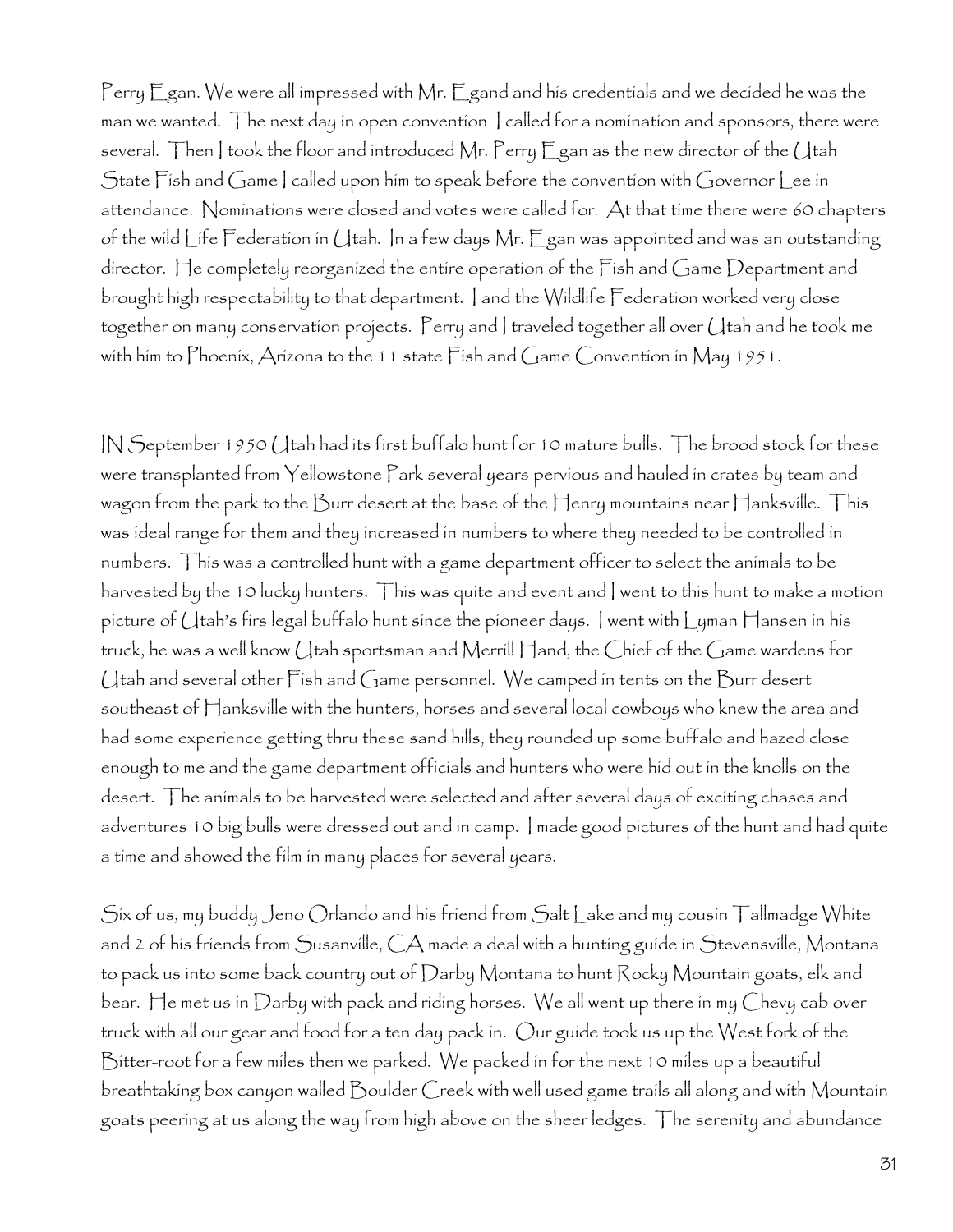of wild life was overwhelming. I have never seen the equal of it since. As we got up the canyon 8 or 9 miles it opened up wider with meadows and several small canyons leading off, we made camp on the edge of a beautiful meadow and close to some wonderful fishing holes on Balder Creek. Talmadge's buddy, the only one to bring a fishing pole, after camp was made, rigged up and stood in the doorway of the tent and caught enough native brook trout in an hour to feed the 6 of us for supper, it was just fantastic. Our guide left all the pack and saddle horses with use except one he was riding and left us alone and would be back in a few days, he cross hobbled the horses and tied a rope gate across the trail leading down the canyon and left the horses on a big grassy meadow near camp. There were so many bears in the canyon the horses were jumpy and snorting all night long and throughout the next day. The next morning we arose early, had breakfast and spread out to explore this beautiful canyon. I climbed and worked my way out of camp, near to the rim of the north side for about 2 hours then sat down with my 10 x 50 binoculars and glassed this part of the country for about 2 more hours, watching the many snow white mountain goats feed among the shelves of those sheer ledges and bears almost everywhere there was any berry patches. I watched several of them feeding in a large patch about a mile from me, not far from the bottom of the canyon and trail up the canyon which I had charted with landmarks from me to them and decided to go for a big bear. It took me over 3 hours thru this rough terrain, timber, brush, boulders and ledges to make it where I last saw the bears. I spooked bears, deer, goat and elk and knew not what I'd find when I got there. I located the big berry patch and stayed on the other edge of the thicket as the bears were making quite a commotion feeding. I decided to make my way up thru the near by ledges and get above the berry patch so I could look down at the feeding bears. As I was working my way up thru the ledges, I suddenly came face to face with a trophy size Mountain Billy goat within 15 feet on a narrow ledge shelf lying down chewing it cud and watching the bears below him. He probably had never seen a man before and just lay there eye balling me eye to eye. I put my safety on the 270 Winchester and opened up the movie camera for some close action. I was on my hands and knees crawling along on this 2 ft wide shelf with about 200 foot cliff below me, my camera in one hand and the 270 in the other. I crawled a few feet closer, suddenly the Billy-goat rose to his feet and charged with his head down and his 9 inch horns, coal black in color, sharp as needles ready to embowel and knock me off his ledge. I let loose of the camera and grabbed one of his horns with my left hand and with the 270 in my right hand I shoved it into his chest to try and hold him away and flip him over the ledge. He jerked his horn out of my hand and stabbed me in the center of my wrist with it in that split second. I was pushing him in the face and chest with the muzzle of my 270 and with my right hand got the safety off with my thumb and pulled the trigger with the muzzle pressed tight against his chest, he slowly sank and I broke away. As the shot rang out  $|$  counted 9 big bears in the berry patch below a high tailing it out of there. My left arm was bleeding badly and numb with pain where he had hooked me. I used my white handkerchief for a tourniquet and bandaged it and headed to the bottom of the canyon and the trail back to camp and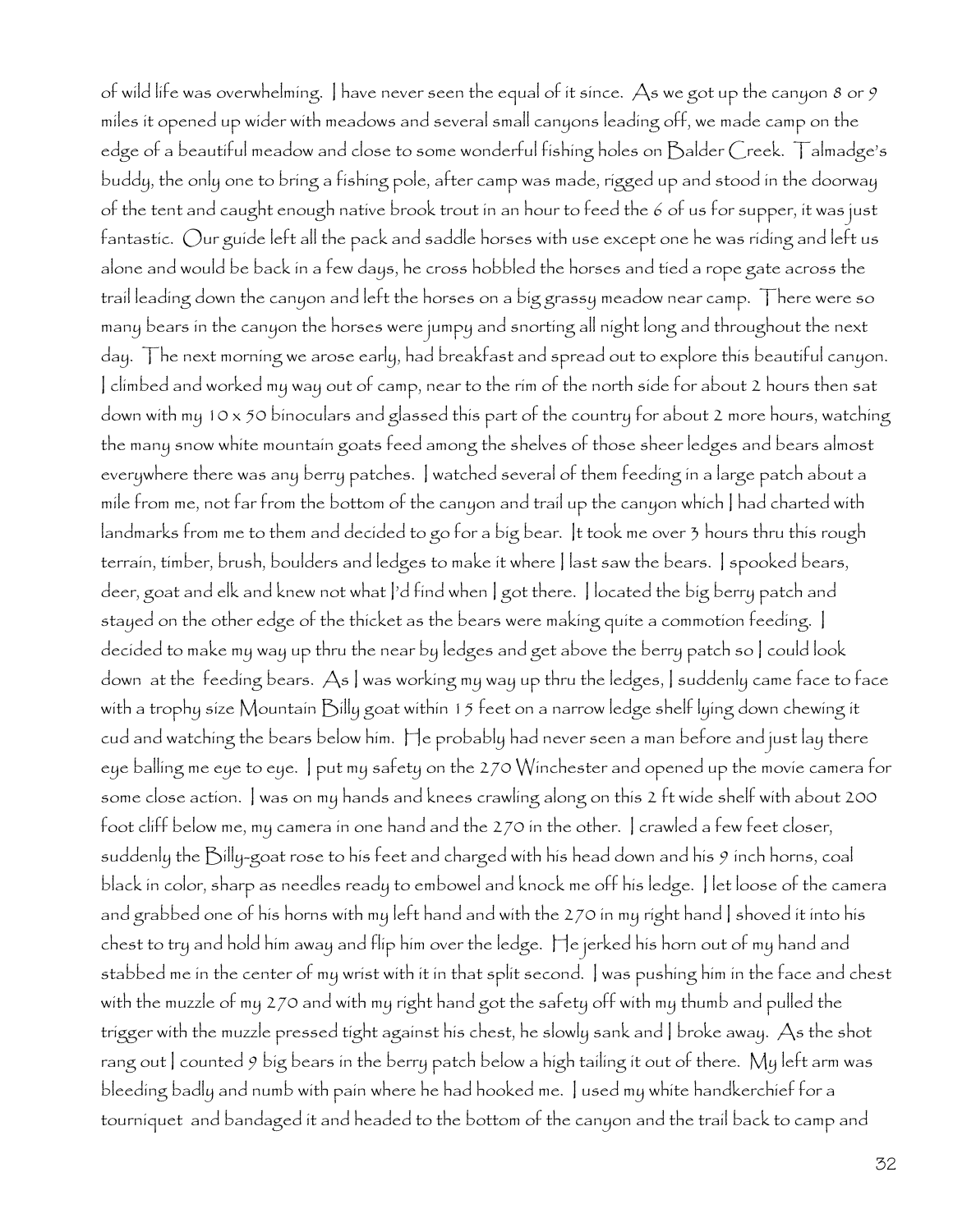made it in about an hour. Everyone was back in camp cooking supper when | arrived. My arm was really hurting, but the bleeding had stopped. We had a good amount of medical supplies and first aid materials and soon my arm was washed, cleaned and bandaged and I had a good steak supper and some needed rest. Everyone agreed that | was really lucky to be alive after such a close encounter with such an animal in its own environment. Next morning Jeno and I hiked back to the dead goat and skinned him out after lowering him off the ledge and carried the head, horns and hide back to cam and salted it down. The next day Jeno got his goat and Jeno and I both got trophy Elk on the game trail at the bottom of the canyon near camp. In a few days all of us had our tags filled with elk, goat, bear and deer.  $\top$ he guide came back and loaded all the horses with meat and took it out to  $\mathcal S$ tevensville cold storage and had it cut and wrapped and then came back, packed us out at the end of 10 days.

We followed him back to Stevensville, got out meat and headed back to Utah in the old Chevrolet truck, ending a most beautiful hunting experience. I made book ends from the goats horns and a rug from the hide and still wear the scars on my wrist as a winner of a fast encounter with the beautiful Rocky Mountain goat. Another secular sight in the Bitter root mountains that was going on in September while we were there, was the annual migration of millions of tiny little red spiders who were riding from the canyons on a strand of silver web and rising with the war thermal currants of air to high altitudes and then on their tiny webs floating in the air which made the sky sparkle like tinsel everyday. This was really an unusual sight. The canyon floors of the Bitterroot mountains are near seal level and rise in spectacular rugged and beautiful splendor to about 9,000 feet.

In the spring of 1950 I was elected President of the Utah Wildlife Federation for 2 more years, with Grover Austad as the Secretary. Grover and I promoted the idea and the Utah Legislature passed it, to have a visible hunting license. Grover had a patent made on this type of visible stamp. He agreed to donate it to the Utah Wildlife Federation and I agreed to donate to the federation all the proceeds from the 10¢ royalty that was due to Grover. This brought into the treasury about \$30,000.00 the first year (1951). Which was the first and last time, before or since, that the federation has had any real operating capital, except the meager donations that they struggle to get each year.

In 1952 the Federation with myself as President, sponsored legislation through the Utah State Legislature, for the revamping of the Utah State Fish and Game Laws, and gave Herbert Smart, then assistant Attorney General under Grover Giles, \$5,000.00 to work up the new fish and game code and get  $\mathsf E$  lias  $\mathsf D$ ay to sponsor it in the state Senate and several Representatives to sponsor the bill in the house. This was the last time the code was changed. In the US Congress there was a very controversial bill regulating the vested right of livestock owners on forest service lands. With